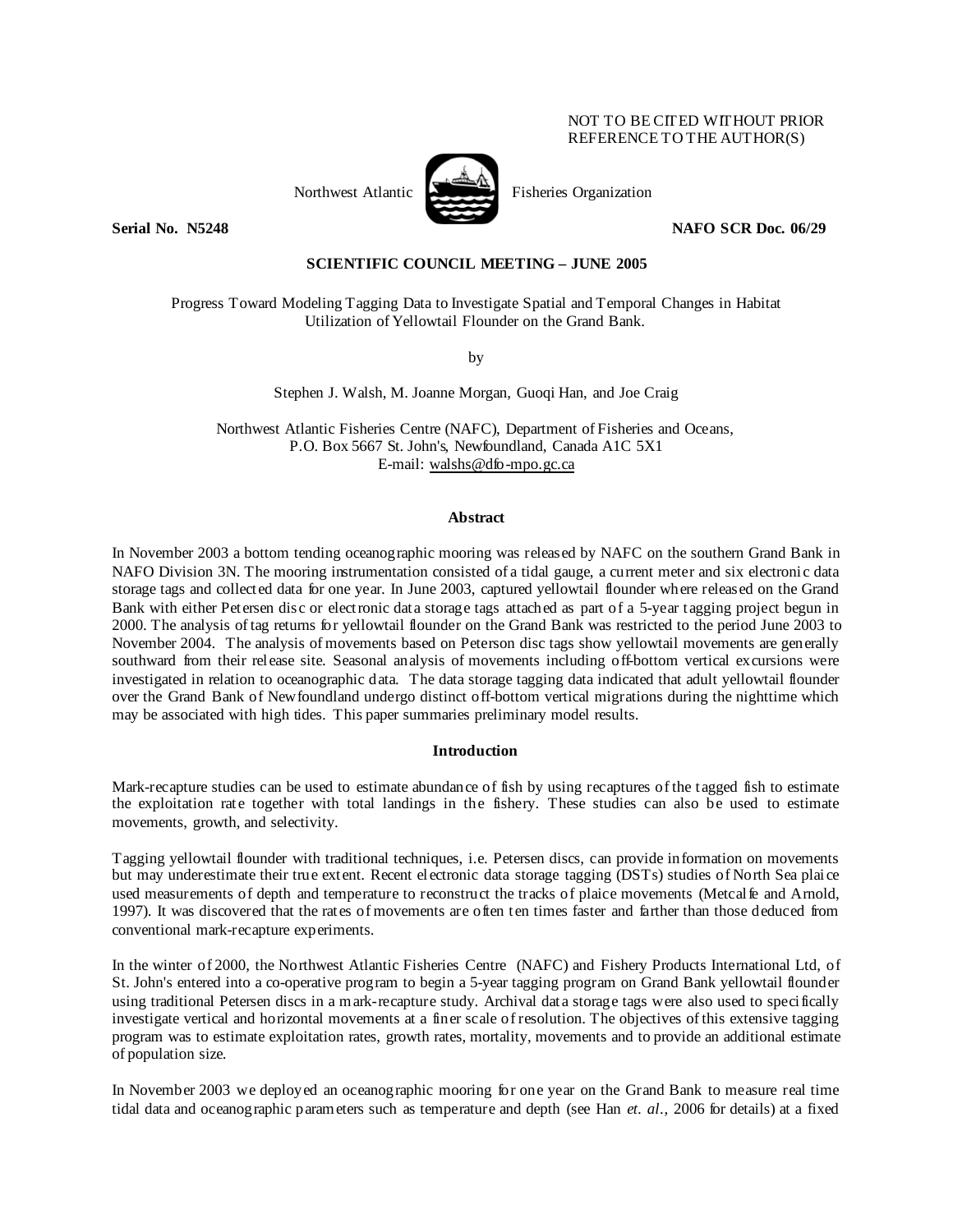location in Div. 3N. We also used the opportunity to compare the temperature and depth accuracy of the Star Oddi DST-Milli tags and their ability to measure tidal fluctuations. So we restrict our analyses to the time period from the tagging release (June 2003) to the time of retrieval of the mooring.

This paper summarizes progress in modelling both conventional tagging and DST data from yellowtail flounder on the Grand Bank with a focus on localized movements and the influence of oceanography.

#### **Materials and Methods**

#### *Study area*

The Grand Bank is a raised submarine plateau situated southeast of Newfoundland measuring approximately 93 200 km<sup>2</sup>. On this plateau, water depths range from 36.5 to 185 m, with most of the area being less than 100 m. The bank is dominated by the southward flowing cold, less saline Labrador Current concentrated along its offshore and inshore edges and the warmer Gulf Stream/North Atlantic Current flowing eastward/northeastward along the continental rise and sometimes sweeping across the southern area of the bank (Helbig *et al*., 1992)

# *Experimental design*

Fish were caught by a commercial trawling vessel using a tow duration of 10-15 minutes and a towing speed of 1.5 ms<sup>-1</sup>. Only fish greater than 30 cm were tagged with Petersen disc and only fish greater than 40 cm were tagged with electronic data storage tags (DSTs).

### Peterson Disc tags

The experimental design called for 210 fish to be released at each of the 31 stations on the Grand Bank, 20 high reward pink tags, 90 single red tags and 90 double red tags (see Walsh *et al*., 2001 for details) ( Fig. 1 and 2). A total of 11 780 yellowtail were tagged and released in June 2003.

# DST tags

Four hundred tags were available for deployment in the following sequence: *For Div. 3L* At each of the 6 stations tag 8 fish with DST tags coded for 32 minutes. *For Div. 3NO* 1) At each 25 stations release 10 fish with DSTs coded for 32 minutes and 2) R elease 4 extra fish with DSTs coded for 16 minutes at every station. All fish with a DST tag were also tagged with one single Peterson disc tag placed slightly farther towards the head than the DST tag (see Fig.1). Three hundred and eighty-nine (389) electronic data storage tags were successfully released in June 2003 at 31 stations on the Grand Bank (Fig. 2).

DST Milli tags, each weigh 5 g in water (Star Oddi, Iceland) and the resolution for the depth (pressure gauge) for DST Milli tags is 0.23m (Star Oddi, Iceland). The accuracy of temperature and depth measurements were calibrated against bottom pressure gauge information from a bottom mounted oceanographic mooring on the Grand Bank and found to be very accurate (Han *et al*., 2006).

#### *Analyses*

Not all DST tags included in the above statistics were used in the analyses. Those that recorded data for less than 6 months were not included as were some that had data problems. There were 4 DST tags that were recaptured after November 2004 for which data up to the end of that month were included. For each fish tag, the data was extracted and subject to minor editing to remove records that were corrupted or that were obviously erroneous and the first 24 hours from the release time were also removed. A total of 15 DST tags are used in the analysis, of which 1 DST had a faulty depth sensor after a few weeks but a workable temperature sensor. The Study Period was from June 2003 to November 2004.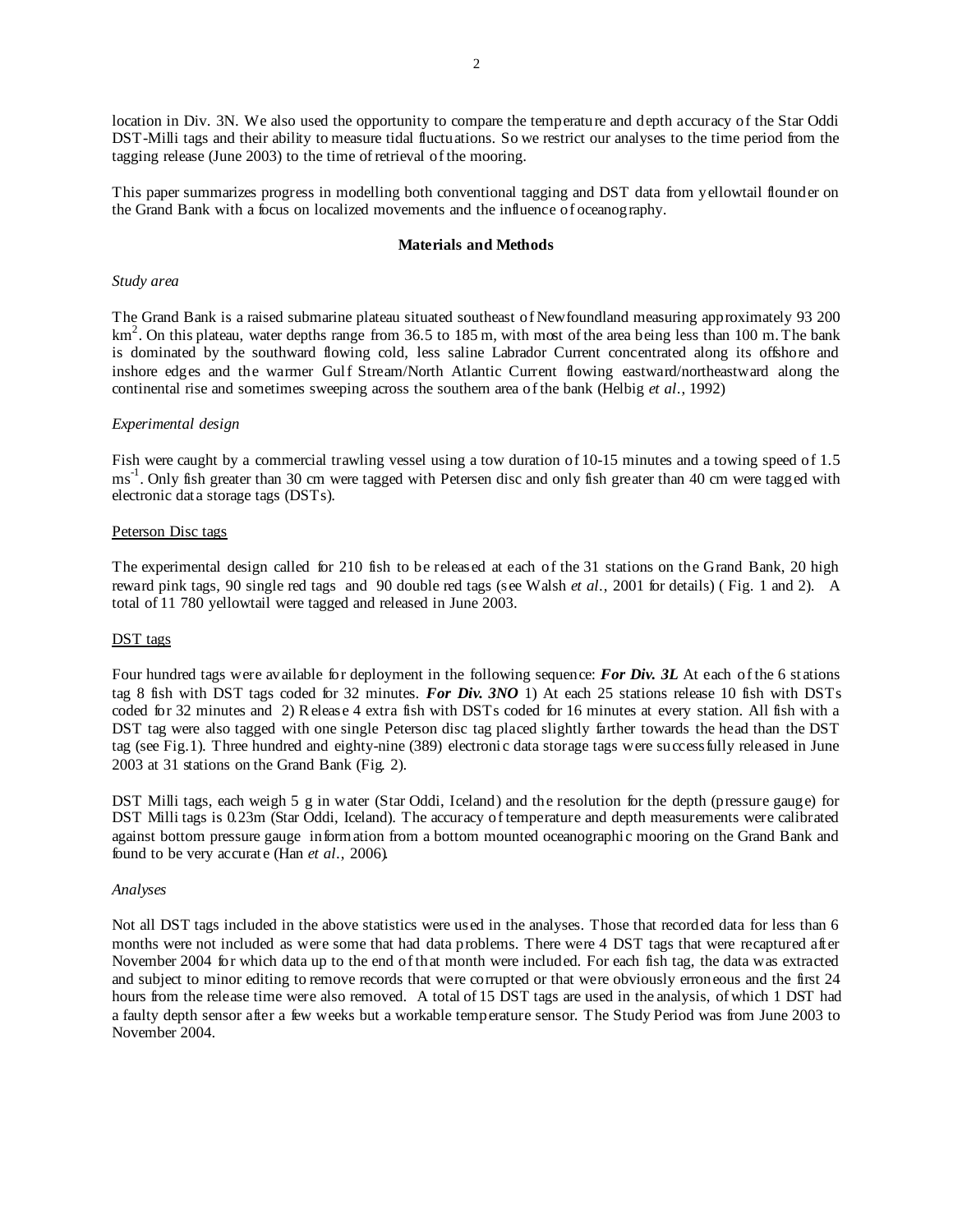### *Activity levels*

### Peterson Disc

The release and recapture positions of the conventional tags were used to determine relative distance traveled and the direction traveled from the release point. Data was graphically plotted in SURFER and overlaid onto maps of the Grand Bank.

# DST<sub>s</sub>

DST tags were examined for depth and temperature occupied. Simple parametric statistics were used to look at changes in depth and temperature over a 24-h period and also by month to investigate seasonal changes. Each day was divided into three periods; night, day, and crepuscular, and records from each tag were assigned to one of the three periods using the onboard clock data. Sunrise and sunset were calculated based on the method of Brock (1981) and standardized using the latitude 45°N, a position central to the release sites. The crepuscular period was defined as one-half hour before to one-half hour after sunrise and sunset. The range of depth or temperature was calculated for each fish for each period of the day on each day the fish was at liberty

### **Results and Discussion**

### *Fishery*

We investigated whether seasonal changes in habitat of yellowtail flounder could be detected using: the DFO-NAFC fishery observer database. Most of the catches taken in the study period, May<sup>1</sup> 2003-November 2004 were found mainly in the southern Grand Bank, Div 3NO. Highest catches came from the Southeast Shoal area and an area on the 3LN border north of the Mooring site (Fig. 3) (see Walsh and Brodie, 2006, for details).

### *Tag returns*

#### Peterson disc and DSTs

Fish released in June 2003 and returned end November 2004 were analysed. In total 427 of 11 780 Peterson disc tags and 38 of 389 DSTs were returned over this period (Table 1). Returns were low in July and August because of the seasonal closure of the fishery (Table 2). There was little difference in the mean length of released and returned fish for the short time period at liberty (Table 3).

Only 7 returns did not have sex recorded. Most of the returns are female because large fish were sampled. Fewer DSTs are male because the minimum and mean size of fish tagged was higher than for the discs, which means that a higher proportion of the fish were female (Table 4).

#### *Dispersion patterns*

#### Peterson Disc

j

Most of the tag returns come from the southern Grand Bank, NAFO Div. 3NO, in particular the Southeast Shoal area (Fig. 4) coinciding with the area of highest catches (Fig. 4) (see Walsh and Brodie, 2006).

Figure 5 shows the temporal and spatial pattern in tag returns by month for the time period June 2003 to November 2004 for those fish tagged in June 2003 and also shows average direction and distance traveled from the release sites. Distance traveled from tag release site ranged from 0 to 425 km. There does not appear to be any pattern in the distance traveled (Fig. 6; Table 5). Average distance from release sites was ~27 km. There appears to be a trend of fish being south of their release sites in an average direction of 203°SW position (Fig. 6).

<sup>1</sup> May 2003 fishery is added to data here because the fishery generally ceases mid June and it is meant to add information to the spatial pattern, with the exception of Fig. 1 and 6, it does not enter into any other analyses.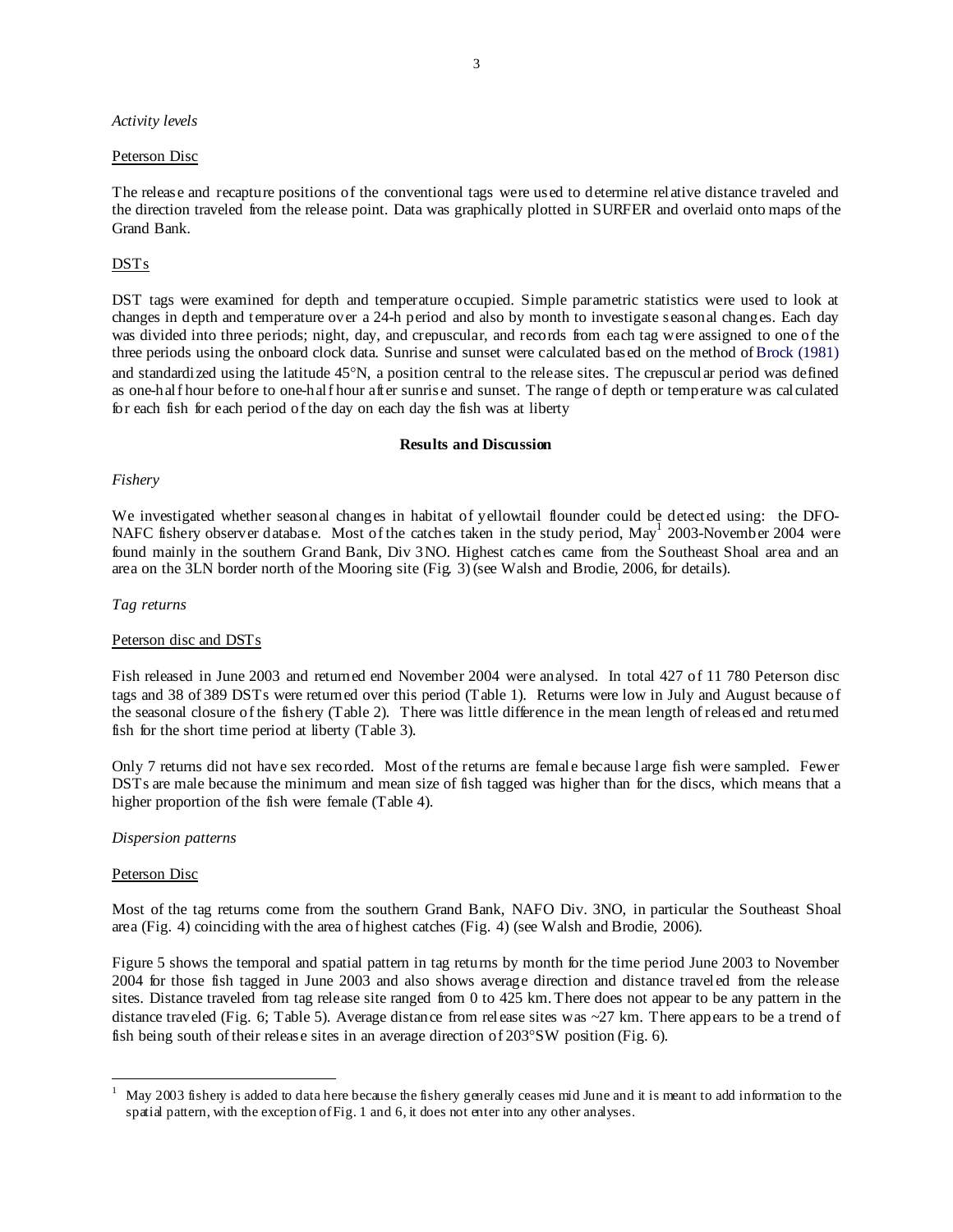### *Location of spawning fish.*

Length sex and maturity data were examined for all sets from the Canadian spring RV survey from 2000 to 2005. Fish with some hydrated eggs were considered to be in spawning condition. These were MatBP, MatCP and Partly Spent in the classification of Templeman *et al.* (1978). The number of fish in these categories at each set location was summed to produce the number of fish in spawning condition at each set location.

The tag returns from the June and July spawning period were low because of the reduction/cessation of fishing by the fleet. Here in Figure 7 we showed all tag returns for the 2000-2005 overlaid on potential spawning areas on the Grand Bank. No pattern in tag returns with areas of spawning is evident. However, it should be appreciated that this is a quick analyses and the spatial pattern of spawning of yellowtail flounder on the Grand bank needs to be investigated more closely with a longer time series of data.

### DST

The 10 release sites and 15 recapture sites for the 15 DSTs associated with the study period are plotted in Fig. 8. Figure 8 shows that 4/10 release sites were north of 45°, 3/10 on the Southeast Shoal and 3/10 adjacent to the shoal. With the exception of 1/15 tags, the rest of the DSTs were returned from the fishery on or adjacent to the Southeast Shoal.

# *Activity pattern in yellowtail*

All DSTs analyzed showed extensive off-bottom movements and some crossing of the thermocline during the summer time (Fig. 9). There were three basic patterns in the depth data: 1) periods of very limited vertical movements, 2) periods of relatively frequent vertical movements and 3) periods of no detectable vertical movements. Figures 11 and 12 show examples of yellowtail flounder with DST tags recording data for 16 months and with both fish at liberty over the same time period. YDS4717 was tagged north of the Southeast Shoal and YDS4610 was released just to the west of the Southeast Shoal. Both were returned from the fishery on the Southeast Shoal. There were considerable variability in the depth recorded, vertical activities and temperature occupied.

### DSTs-Seasonal changes in depth and temperature

Monthly trends in the average depth and temperature occupied by the 15 yellowtail flounder with DSTs returned in the fishery are presented in Fig. 13. No attempt has been made to remove the off-bottom signal in both depth and temperature that characterize some of these fish at various times of the year. After the initial decline in average bottom depth from June to October 2003, there was little variability from November 2003 to October 2004. Average depths less than 55 m would indicate residence on the Southeast Shoal. After tagging fish move to shallower water overtime. Average temperatures steadily increased from September 2003 to a peak of 4.89°C in December, decreasing during the winter-spring months to around 2.3°C but gradually increasing to a peak of 5.15°C in October 2004.

Figure 14 examines average depth and temperature for seasonal trends. Average depths occupied in June, July and August are higher and appears to differ from rest of year. Average temperatures are stable from February to September (2-3<sup>o</sup>C) before starting to increase in the fall. Figure 15 shows the monthly trends in range of depths and temperatures occupied by the 15 yellowtail flounder and Fig. 16 shows the seasonal pattern in the ranges occupied. The range of mean depths occupied are higher in June, July and August when compared to other seasons coinciding with the start of an increase in the range of temperatures occupied.

### Diel Patterns of behaviour

Each day was divided into three periods; night, day, and crepuscular, and records from each tag were assigned to one of the three periods using the onboard clock data. Figure 17 shows that average depths occupied by time of day indicated that at night depths are somewhat less than during the day or crepuscular time period especially during June to October of 2003 and July to September 2004. No trend was evident in average temperatures for each period.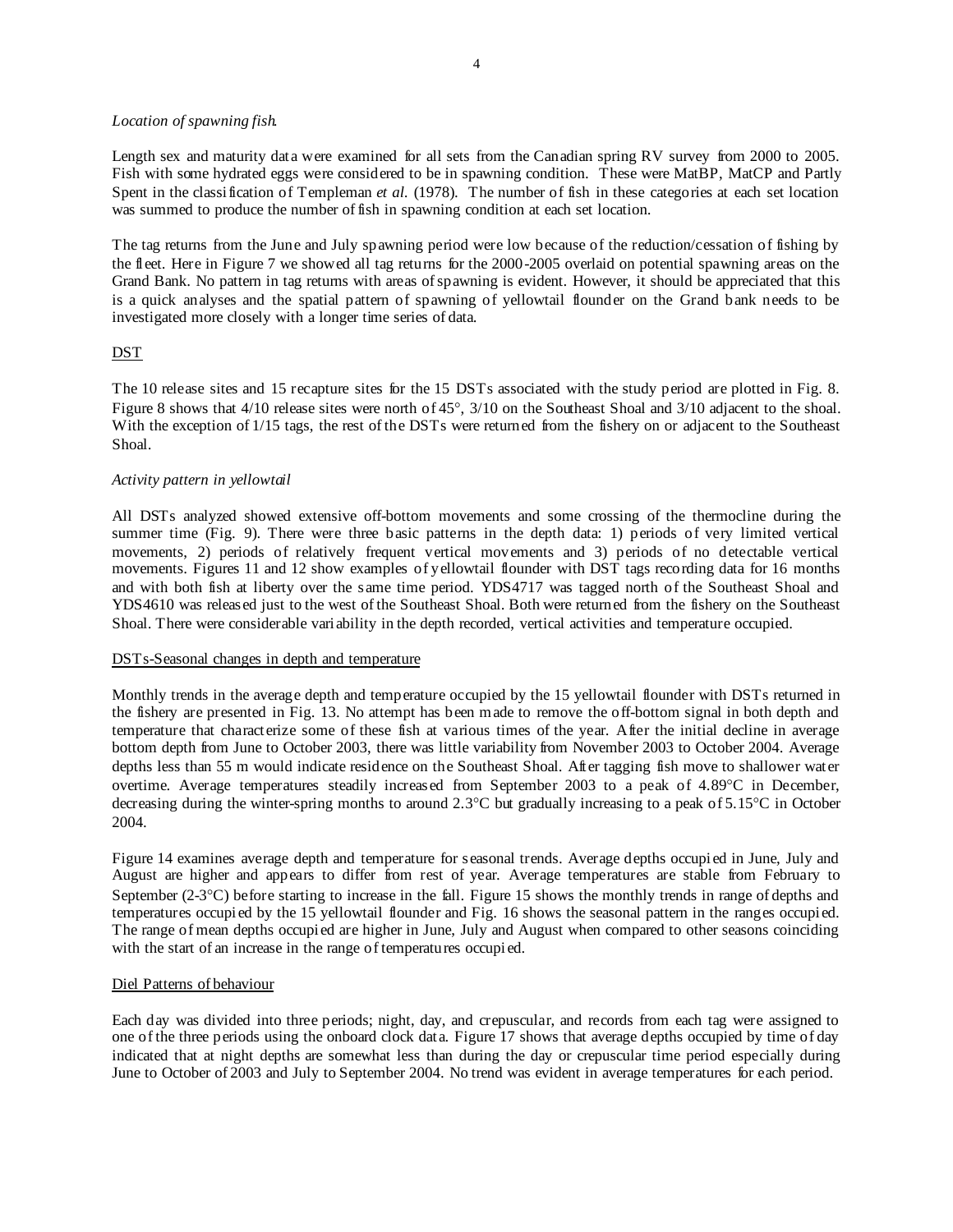Figure 18 shows the mean range in depths occupied by each individual in each month by activity period. The range in depths is highest at night when compared to day and crepuscular period for all months following their release in June 2003.

# Modeling Vertical Movements

Since the tidal signal is so weak (semidiurnal tide of 1 metre amplitude of 0.005 cm/s; (Han *et al.*, 2006)) in the area where the DSTs were located there was no effort to remove the tidal signal from the depth (pressure) variability.

The distribution of vertical speeds of the fish when off bottom were essentially Gaussian for all tags collectively and individually. Most observations showed speeds of less than 0.05 cm/s. This low speed was due to the episodic behaviour of the fish which was characterized by ascents, remaining in off bottom for a period of time and then descending and remaining on the bottom for a longer period.

We examined the range of vertical motion of each fish. It was noted that the large amount of time the fish spent on the bottom meant it was necessary to reduce the ensemble size to preclude these periods. This was done by including daily statistics only for days when the fish exhibited a maximum speed of greater that 0.5 cm/s. The monthly mean range was calculated by averaging the difference between the maximum and minimum depths for each day that the fish was active (maximum vertical speed  $>0.5$  cm/s) over each month of the year. Figure 19 shows the mean range in depth occupied by each yellowtail flounder when they are off-bottom. There are differences across fish in monthly trends. Figure 20 shows the seasonal pattern in mean ranges in depth occupied when fish are off-bottom and shows there are off-bottom activity in every month. With the exception of March, there is little difference in average range of depths occupied when yellowtail are off bottom.

The relative amount of time off bottom was taken as the number of observations of fish being off-bottom multiplied by the sampling interval (16 or 32 minutes) to determine cumulative time off bottom by month. The results of seasonal analysis of range in depths occupied while off bottom, the number of observations of yellowtail flounder off-bottom and the amount of the time spent off bottom showed that July, August and September were the most active off-bottom months.

To determine what might trigger this behaviour, the speed and position of the fish was plotted along with an indication of day or night for the approximate location of the fish and the time of the year. This often showed that the fish was more active during the night period (see Fig. 23 for example) although there was some activity during the day as was evident in the diel behaviour analysis in range of depths

# Oceanographic analyses

Studies on the plaice in the North Sea revealed an interesting migration mechanism by so called selective tidal stream transport (Hunter *et al*., 2004). Launch and recovery locations of tagging indicated yellowtail flounder on the Grand Bank generally move southward towards the Southeast Shoal. Based on historical moored measurements and Han's (2000) tidal model, the tidal current over the Grand Bank is significantly weaker than that in the North Sea. It's of interest to examine whether or not the flounder were taking advantage of tidal stream for their horizontal migration. As a first attempt, we have examined tidal current directions during their ascending and descending movements.

Figure 25 shows reconstructed tidal currents corresponding to the vertical migrations of a tagged fish from July to September, 2003. Red arrows are for the ascending move and the blue are for the descending move. From the release and recapture locations for this tag, we assume the dominant movement of this fish to be southward. It appears that the vertical excursions are mostly coincident with the southwest-northwest current direction. When fishes migrate horizontally from deeper to shallower waters, they are more likely to have vertical excursion during the night time when they can drift with tidal currents horizontally. However, this behavior is not evident in the same tag for the period from July to September, 2004 (Fig. 26).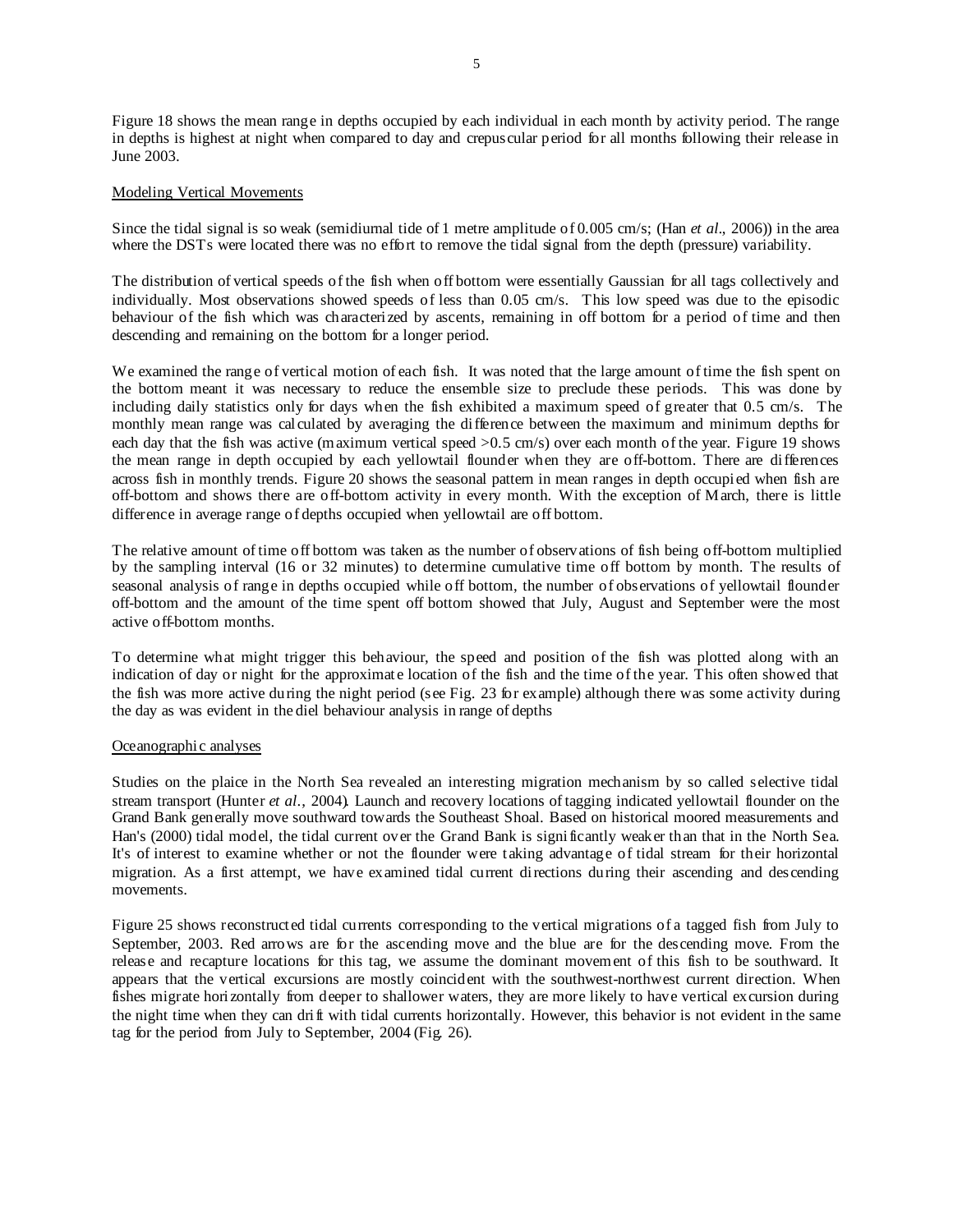### **Summary**

Recent data storage tagging (DST) data have indicated that adult yellowtail flounder over the Grand Bank of Newfoundland undergo distinct off-bottom vertical migrations. A preliminary examination of the potential relationship between the tide and off-bottom migration over the Grand Bank suggest the off-bottom excursion of yellow tail flounder during the nighttime may be associated with high tides (Walsh and Morgan, 2004). This vertical migration behavior was further confirmed from new tagging observations, when examined in conjunction with tidal height variation based on Han's (2000) model (Fig. 24). A possible explanation is the fish's response to the change in the hydrostatic pressure as a result of tidal rise and fall. In fact, this mechanism was discussed in juvenile plaice (e.g. Hunter *et al*., 2004).

The analysis presented here for Peterson disc tags show yellowtail movements are generally southward from their release site.

The electronic data storage tag measurement data for depth and temperature for yellowtail flounder during their period at liberty showed substantial vertical activity in all 15 DST fish. There were three basic patterns in the depth data: 1) periods of very limited vertical movements, 2) periods of relatively frequent vertical movements and 3) periods of no detectable vertical movements. Most of the vertical movements occurred at night. Night-time movements often lasted for several hours with occasional descents back to the bottom. Coincidental with some of these vertical movements was a change in recorded temperatures and it was evident that yellowtail were crossing the thermocline during the summer. These results are similar to the Walsh and Morgan (2004) analysis on yellowtail behaviour from 29 DSTs.

Seasonal examination of the number of observations and time off bottom showed that, July, August and September were the most active months. Off bottom vertical movements of yellowtail flounder are mainly nocturnal and possibly timed to high tide. There is some indication that vertical movements may be linked with southwestnorthwest current direction.

Similar findings in yellowtail flounder making extensive vertical movements have also been reported on Georges Bank (Cadrin and Westwood, 2004). Passive drift in mid-water currents are thought to be the reason for yellowtail flounder in that area making extensive vertical migrations to move among fishing grounds or stock areas

### Future work

- Refining models to detect seasonal trends in on and off bottom movements.
- Refining models to detect diel trends in on and off bottom movements, diurnal, semi-diurnal, daily, crespuscular.
- Refining models to detect tidal current trends in on and off bottom movements
- Refining models to detect seasonal trends in on and off bottom movements

# **References**

BROCK, T. D. 1981. Calculating solar radiation for ecological studies. *Ecol. Model.*, **14**: 1-19.

- CADRIN, S. X., and A. WESTWOOD. 2004. The use of electronic tags to stud fish movement: a case study with yellowtail flounder off New England. *ICES C.M. Doc*., No. 2004/K: 8134 p.
- HAN, G. 2000: Three-dimensional modeling of tidal currents and mixing quantities over the Newfoundland Shelf. *J. Geophys. Res.*, **105**: 11407-11422.
- HUNTER E., J. D. METCALFE, C. M. O'BRIEN, G. P. ARNOLD, and J. D. REYNOLDS. 2004. Vertical activity patterns of free-swimming adult plaice in the southern North Sea. *Mar. Ecol. Prog. Series*, **279**: 261-273.
- HAN, G., S. J. WALSH, C. FITZPATRICK, and W. BAILEY. 2006. Moored measurements of bottom pressure and currents for calibrating and interpreting DST data on the Grand Bank. *NAFO SCR Doc*., No. 22, Serial No. N5239, 11 p.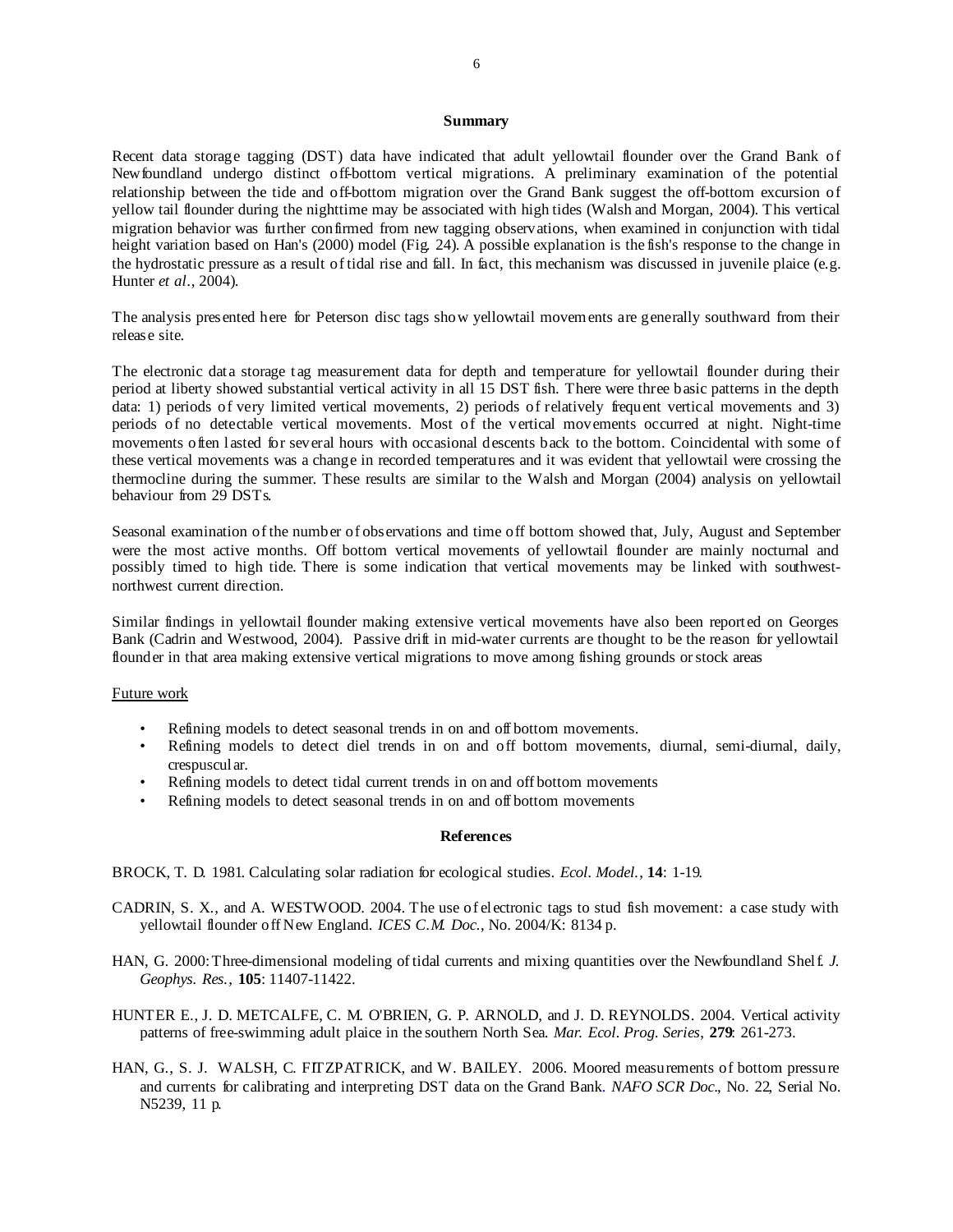- TEMPLEMAN, W., V. M. HODDER, and R. WELLS. 1978. Sexual maturity and spawning in haddock, *Melanogrammus aeglefinus*, of the southern Grand Bank. *ICNAF Res. Bull*., **13**: 53-65.
- WALSH, S. J., and W. B. BRODIE. 2006. Exploring relationships between bottom temperatures and spatial and temporal patterns in the Canadian fishery for yellowtail flounder on the Grand Bank. *NAFO SCR Doc*., No. 26, Serial No. N5245, 15 p.
- WALSH, S. J., and M. J. MORGAN. 2004. Observations of natural behaviour of yellowtail flounder derived from data storage tags. *ICES J. Mar. Sci*., **61**: 1151-1156.

|        | Releases | Retums |
|--------|----------|--------|
| DST    | 389      | 38     |
| High   | 620      | 32     |
| Double | 2791     | 186    |
| Single | 2789     |        |

TABLE 1. Tag Releases 2003 with returns by end November 2004.

| June 2003.     | 1   |
|----------------|-----|
| July 2003      | 2   |
| August 2003    | 29  |
| September 2003 | 54  |
| October 2003   | 84  |
| November 2003  | 67  |
| December 2003  | 19  |
| January 2004   | 18  |
| February 2004  | 15  |
| March 2004     | 27  |
| April 2004     | 39  |
| May 2004       | 14  |
| June 2004      | 20  |
| July 2004      | 1   |
| August 2004    | 0   |
| September 2004 | 9   |
| October 2004   | 16  |
| November 2004  | 12  |
| Total          | 427 |

TABLE 3. Release length (all releases 2003)

|            | Mean                                 | <b>STD</b> | Min | Max | CV        |
|------------|--------------------------------------|------------|-----|-----|-----------|
| <b>DST</b> | 44.5                                 | 3.2        | 40  | 55  | 7.1       |
| Disc       | 38.1                                 | 3.5        | 30  | 56  | 9.3       |
|            | Release length (if returned)<br>Mean | <b>STD</b> | Min | Max | <b>CV</b> |
| <b>DST</b> | 45.9                                 | 3.7        | 40  | 55  | 8.1       |
|            |                                      |            |     |     |           |
| Disc       | 38.8                                 | 3.3        | 30  | 51  | 8.4       |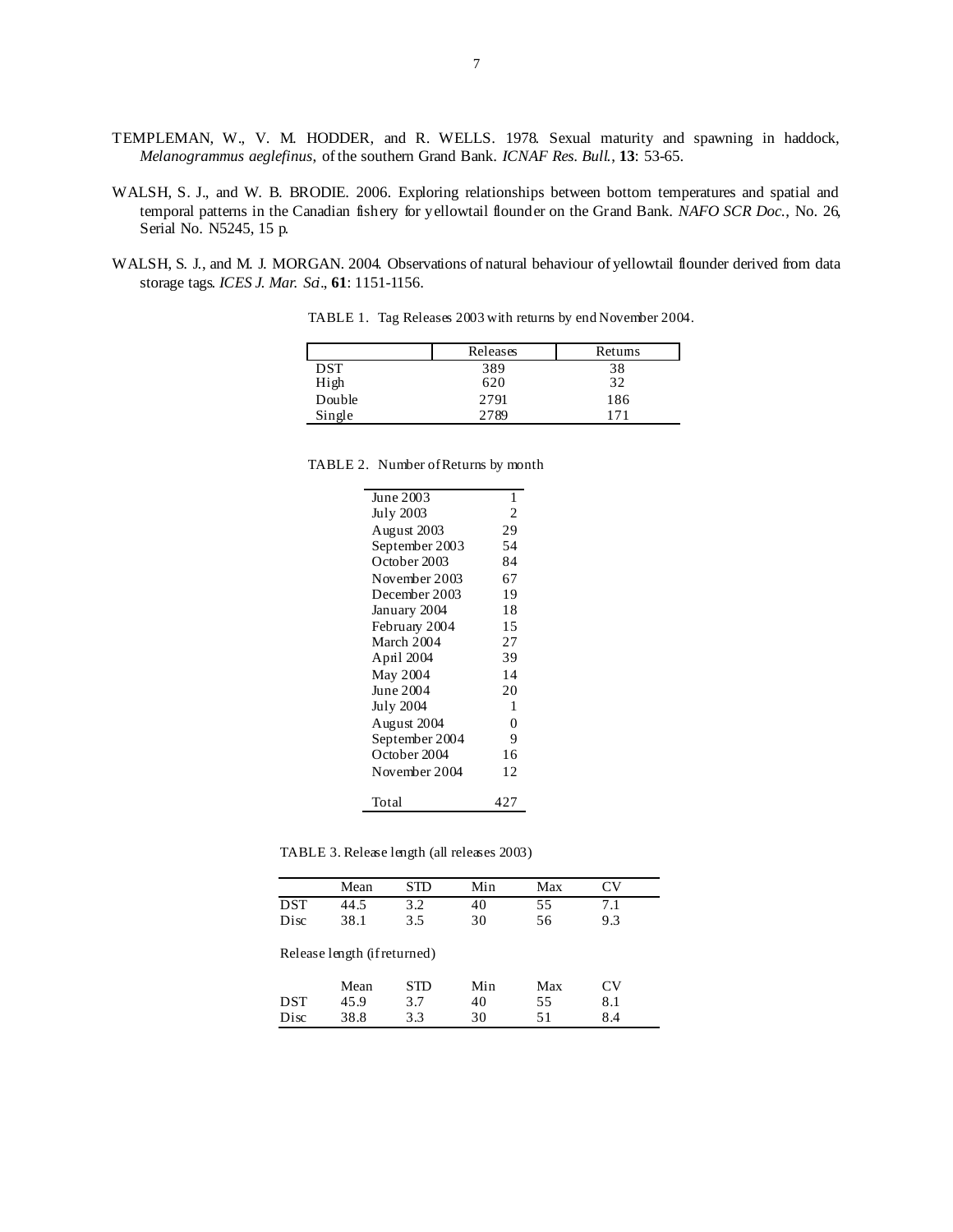|                   | <b>DST</b> |                | High           |                | Double         |    | Single         |                |
|-------------------|------------|----------------|----------------|----------------|----------------|----|----------------|----------------|
|                   | M          | F              | М              | $\mathbf{F}$   | М              | F  | М              | F              |
| June 03           |            |                |                |                |                |    |                | 1              |
| Jul 03            |            |                |                |                | $\mathbf{1}$   |    |                |                |
| Aug 03            | 1          | 2              | 1              | $\overline{2}$ | 6              | 6  |                | 11             |
| Sep 03            |            | 5              | 1              | 3              | 8              | 18 | 4              | 14             |
| Oct 03            |            | 9              | $\overline{c}$ | 5              | 9              | 24 | 3              | 31             |
| Nov $03$          |            | 7              | 1              | 4              | 9              | 17 | $\overline{4}$ | 24             |
| Dec 03            |            | 3              |                | 1              | $\mathfrak{2}$ | 9  |                | 4              |
| Jan 04            |            | $\overline{2}$ |                | 1              |                | 5  | 1              | 7              |
| Feb <sub>04</sub> |            | 1              |                |                | $\overline{c}$ | 4  | 3              | 4              |
| Mar 04            |            |                | 1              | 3              | $\overline{3}$ | 11 | 3              | 6              |
| Apr 04            |            |                |                | 4              | 6              | 11 | 3              | 14             |
| May 04            |            | 2              |                |                |                | 4  |                | 4              |
| June 04           |            |                |                |                | 3              | 9  | $\overline{4}$ | $\overline{4}$ |
| July 04           |            |                |                |                |                |    |                | 1              |
| Aug $04$          |            |                |                |                |                |    |                |                |
| Sep 04            |            |                |                |                |                | 3  | $\overline{2}$ | $\overline{4}$ |
| Oct 04            |            | 3              |                | 1              |                | 5  | $\overline{c}$ | 5              |
| Nov $04$          |            |                |                |                | $\overline{2}$ | 5  |                | 3              |

TABLE 4. Number of returns by month sex and tag type

TABLE 5. Distance traveled from release location was calculated for each month of recapture.

Distance traveled by recapture month

| Month     | Distance   | Std. Error | Minimum    | Maxi mum    |
|-----------|------------|------------|------------|-------------|
| January   | 36.3285714 | 9.2686665  | 3.7000000  | 1119000000  |
| February  | 24.6400000 | 4.1749799  | 3.3000000  | 62.3000000  |
| March     | 30.7333333 | 5.1414383  | 2.1000000  | 107.4000000 |
| April     | 32.7421053 | 5.6544959  | $\theta$   | 112500000   |
| May       | 54.7000000 | 31.2340175 | 2.9000000  | 4248000000  |
| June      | 35.7000000 | 6.4741059  | 0          | 107,0000000 |
| July      | 18.6666667 | 2.0851326  | 14.6000000 | 21.5000000  |
| August    | 27.3857143 | 3.8103476  | 2.4000000  | 81.5000000  |
| September | 23.4403226 | 2.4055698  | 2.1000000  | 107,4000000 |
| October   | 26.3030928 | 2.3627999  | 1.0000000  | 99.1000000  |
| November  | 25.4015152 | 2.5503009  | 0          | 73.5000000  |
| December  | 46.5083333 | 5.5835182  | 8.8000000  | 64.8000000  |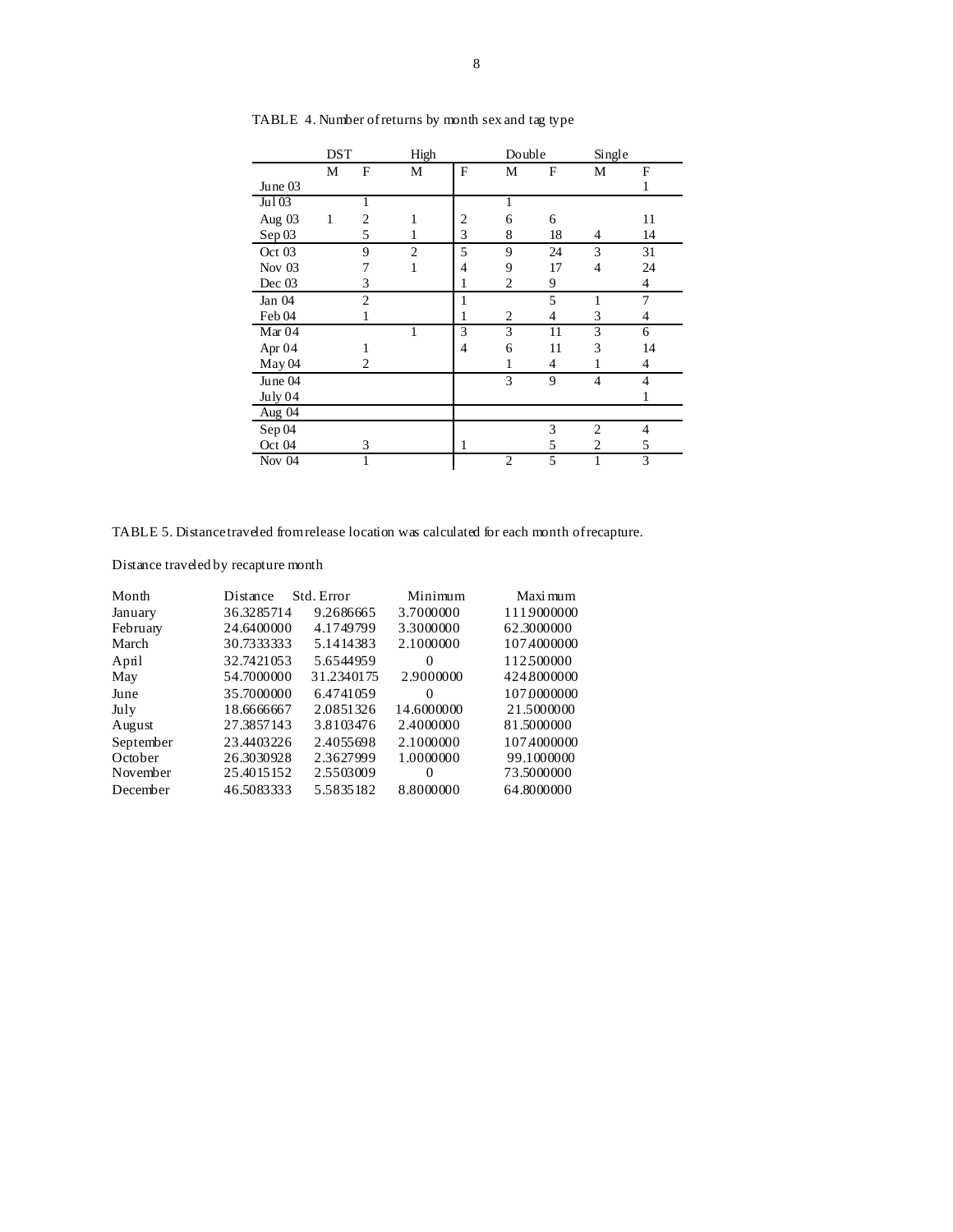

Fig. 1. DST tag attachment site on yellowtail flounder along with a Peterson Disc



Fig. 2. Map of the study area showing release sites for the 2000-2004 yellowtail tagging program. Stratum 1 and Stratum 2 are boundaries for modeling abundance estimation.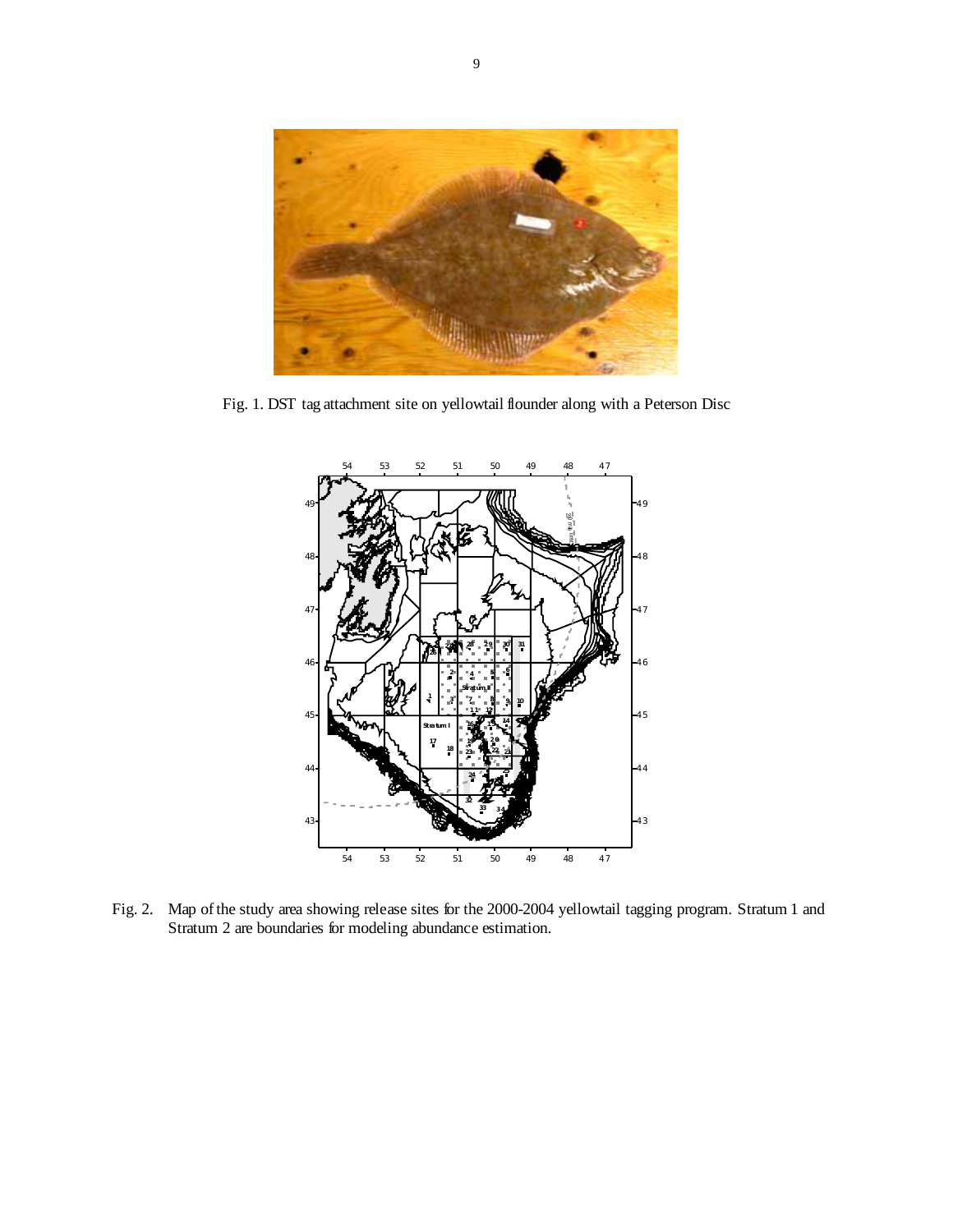

Fig. 3. Spatial pattern in catches of yellowtail in the May 2003-November 2004 fishery.



ALL RELEASE (BLUE DOTS) & TAG RECAPTURE SITES (RED STAR)

JUNE 2003 -NOVEMBER 2004 STUDY PERIOD

Fig. 4. Recapture positions (red star) of Peterson Disc tagged yellowtail flounder. Numbers refer to the release sites.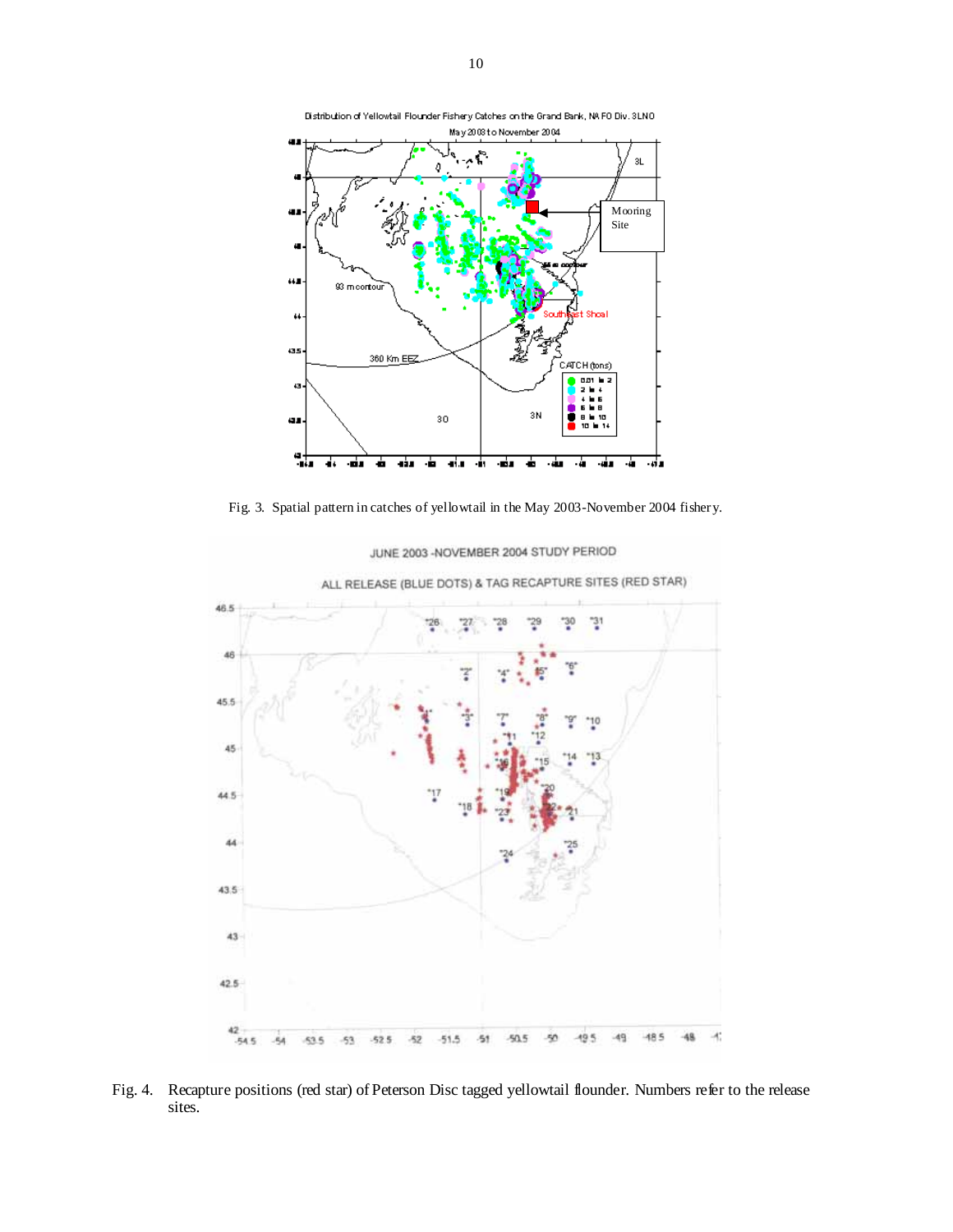

Fig. 5. Spatial plots of tags returned by month after release in June 2003. Black dot: release site; Arrow: distance/direction vector; Red star: recapture site.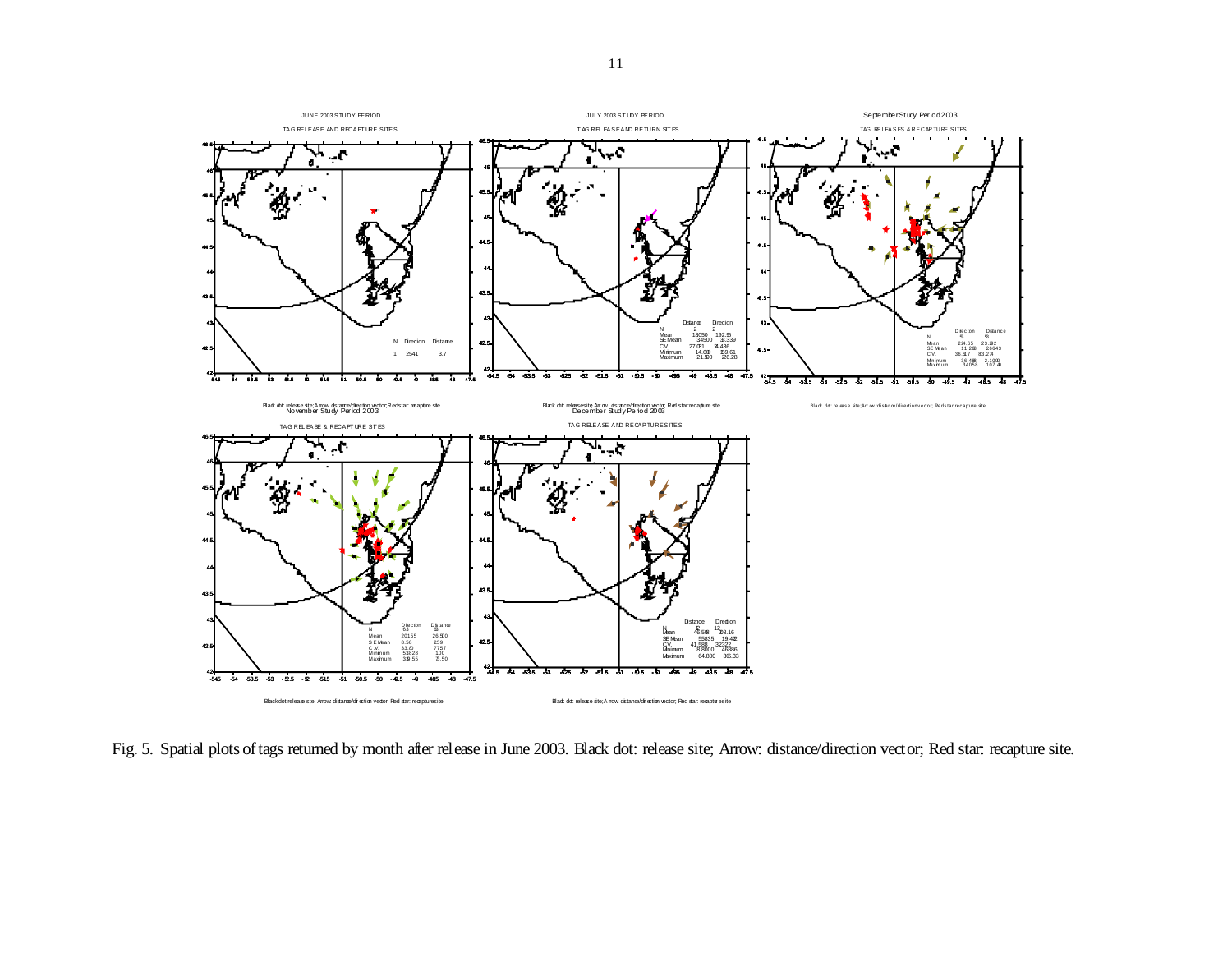

Fig. 5 continued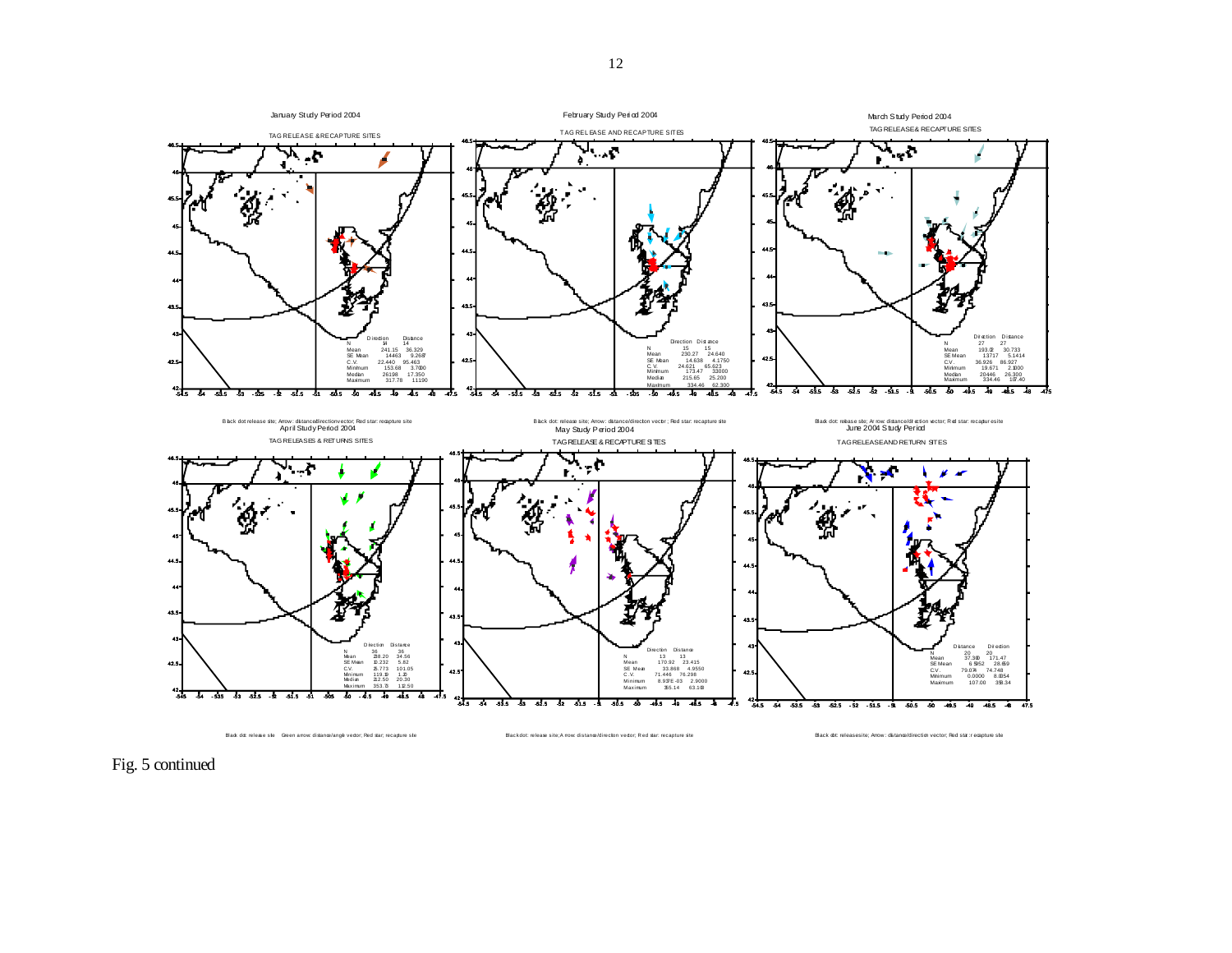

Black dot: re lease site; A rrow: d is a nce/dire ctio n vector; Re d star: r ecaptur e site

Bla ck dot: r elease site; Arro w: distance/d ire ctio n vector ; Red star: recaptu re site

Fig. 5 continued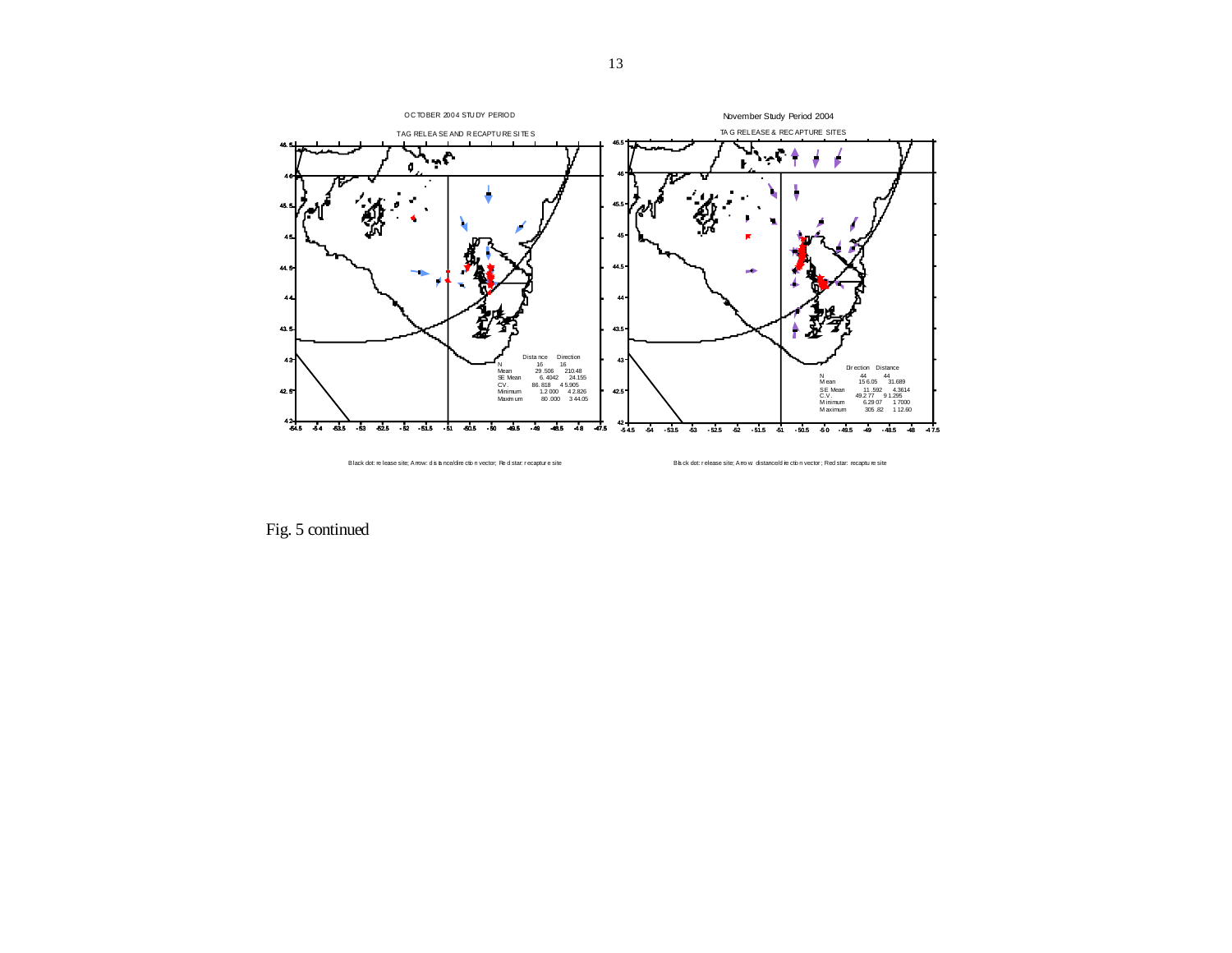

Fig 6. Average distance and direction traveled from release site by month.



Spawning sites 2000-2005 combined

Black dots: release sites; G reen arro w: d istance/ang le vector; Red star: recapture sites

Fig 7. Pattern of returns in relation to spawning areas.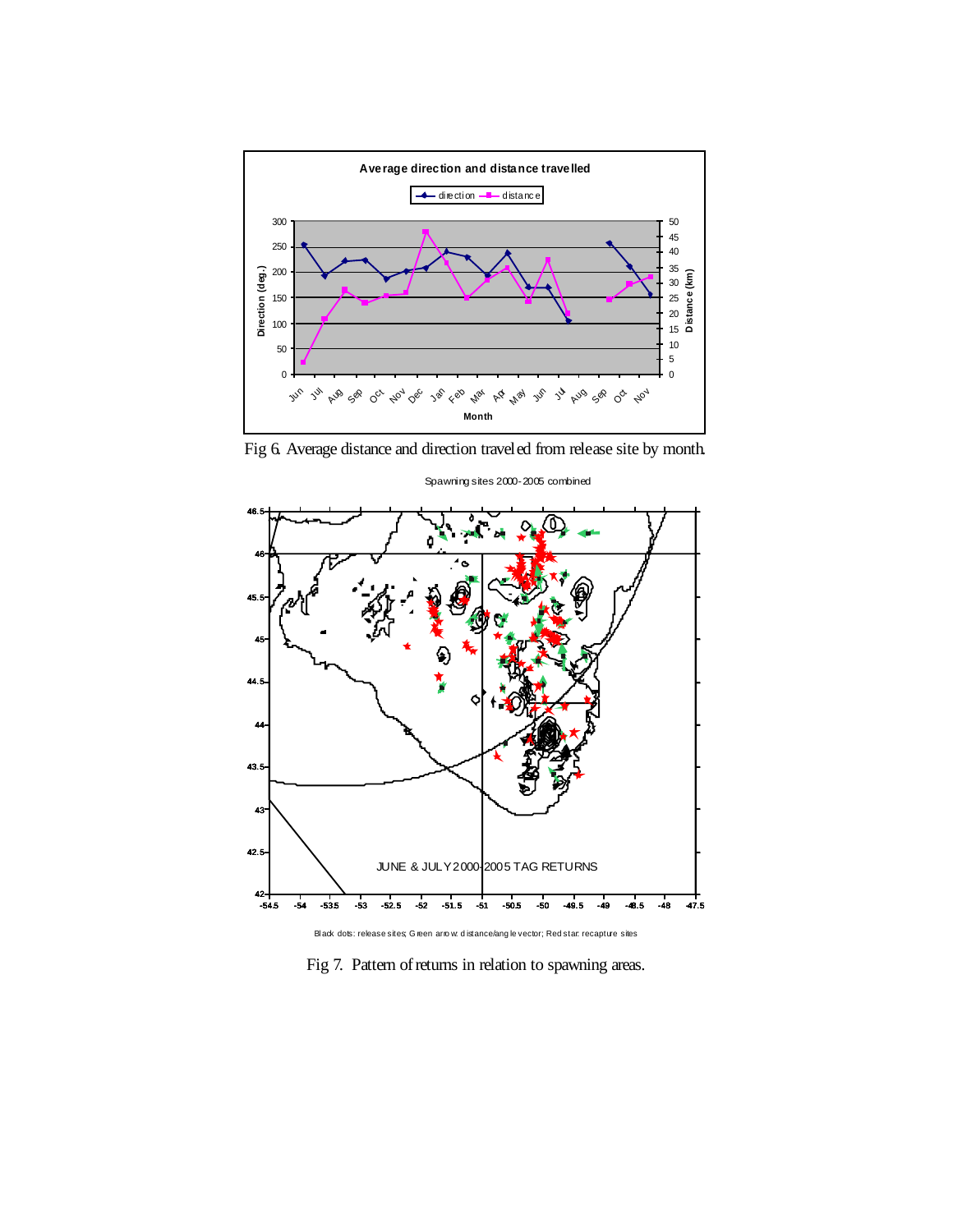

Fig. 8. Release and recapture sites for 15 data storage tags released on yellowtail flounder in June 2003, and the location of the oceanographic bottom mooring (M) in Div. 3N.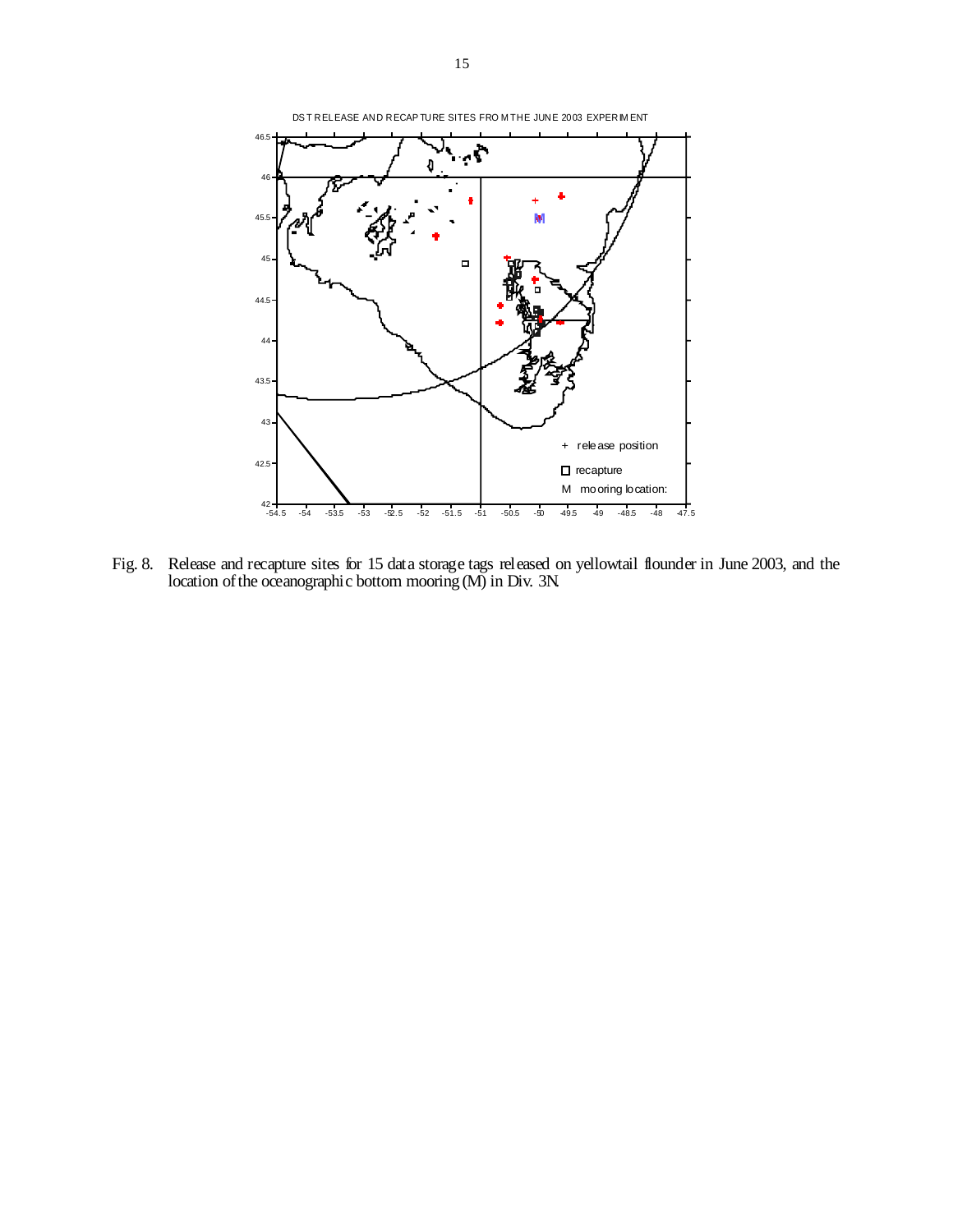

Fig. 9. Daily trends in depths occupied by 14 yellowtail flounder with DST attached. For the study period, June 2003 to November 2004.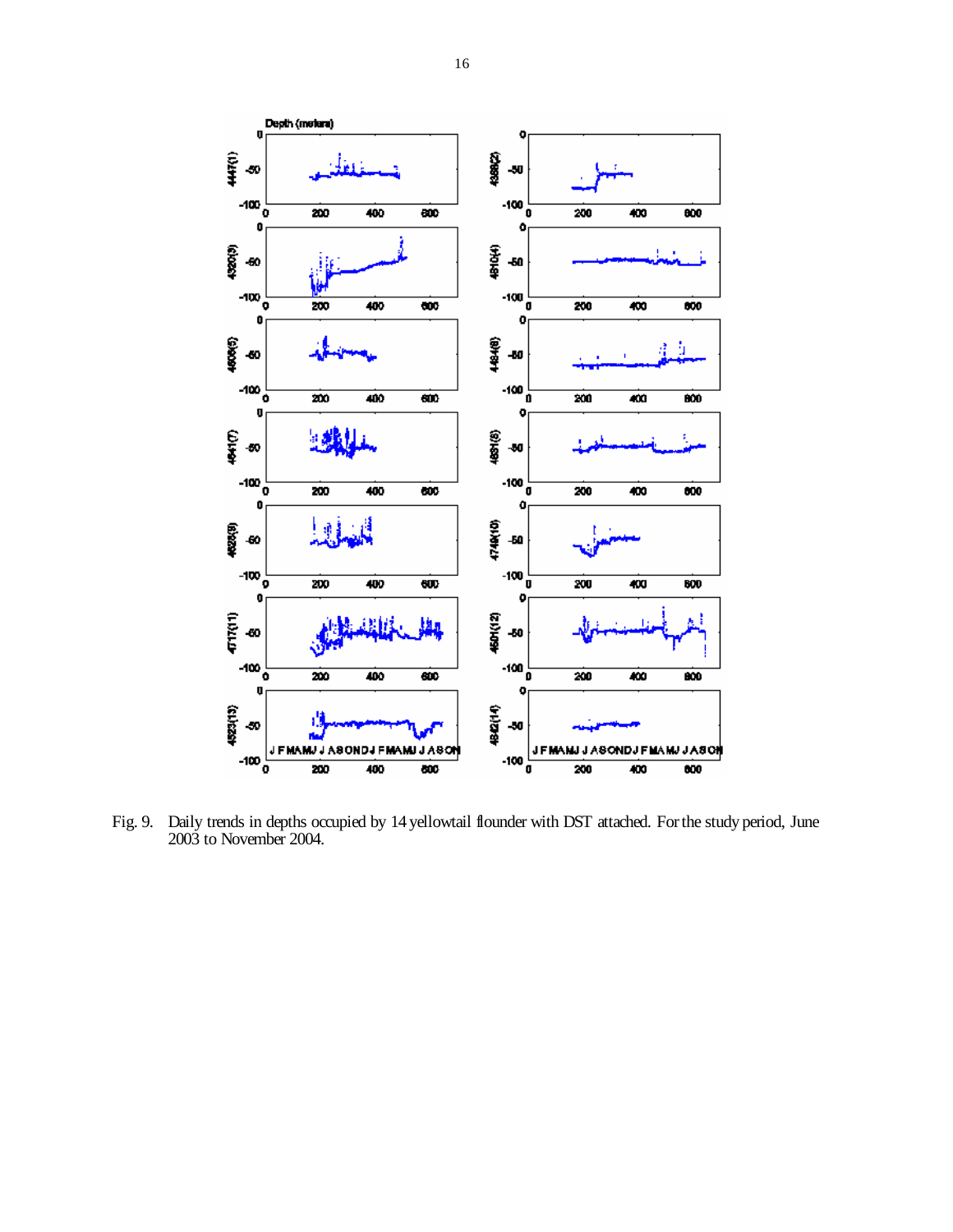

Fig. 10. Daily temperatures occupied by 15 yellowtail flounder with DST tags attached for the study period, June 2003 to November 2004.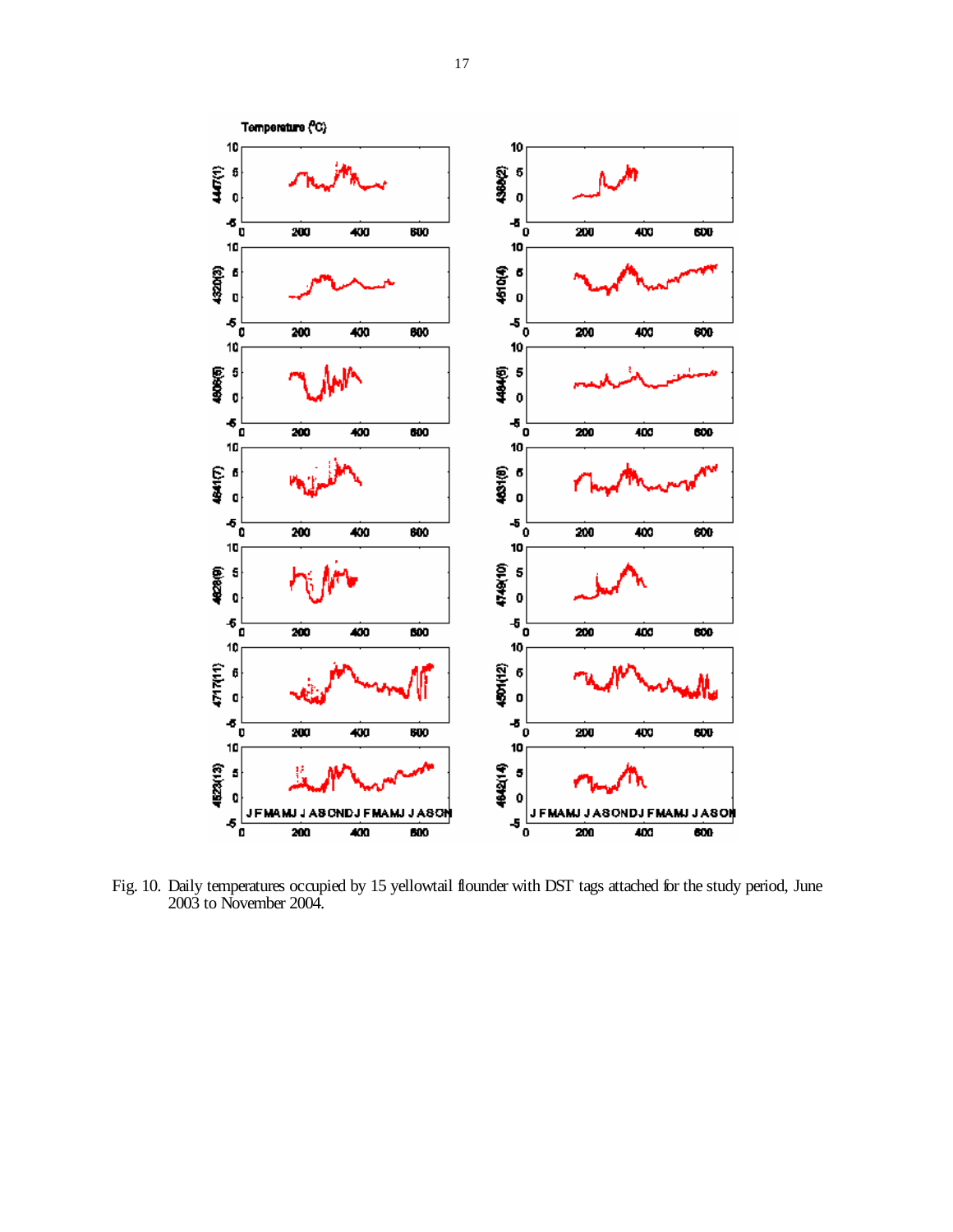





Fig. 11. Daily depth and temperature profiles for Yellowtail YDS4717. Top: all data; Middle: first differenced depth; Bottom: first differenced temperature.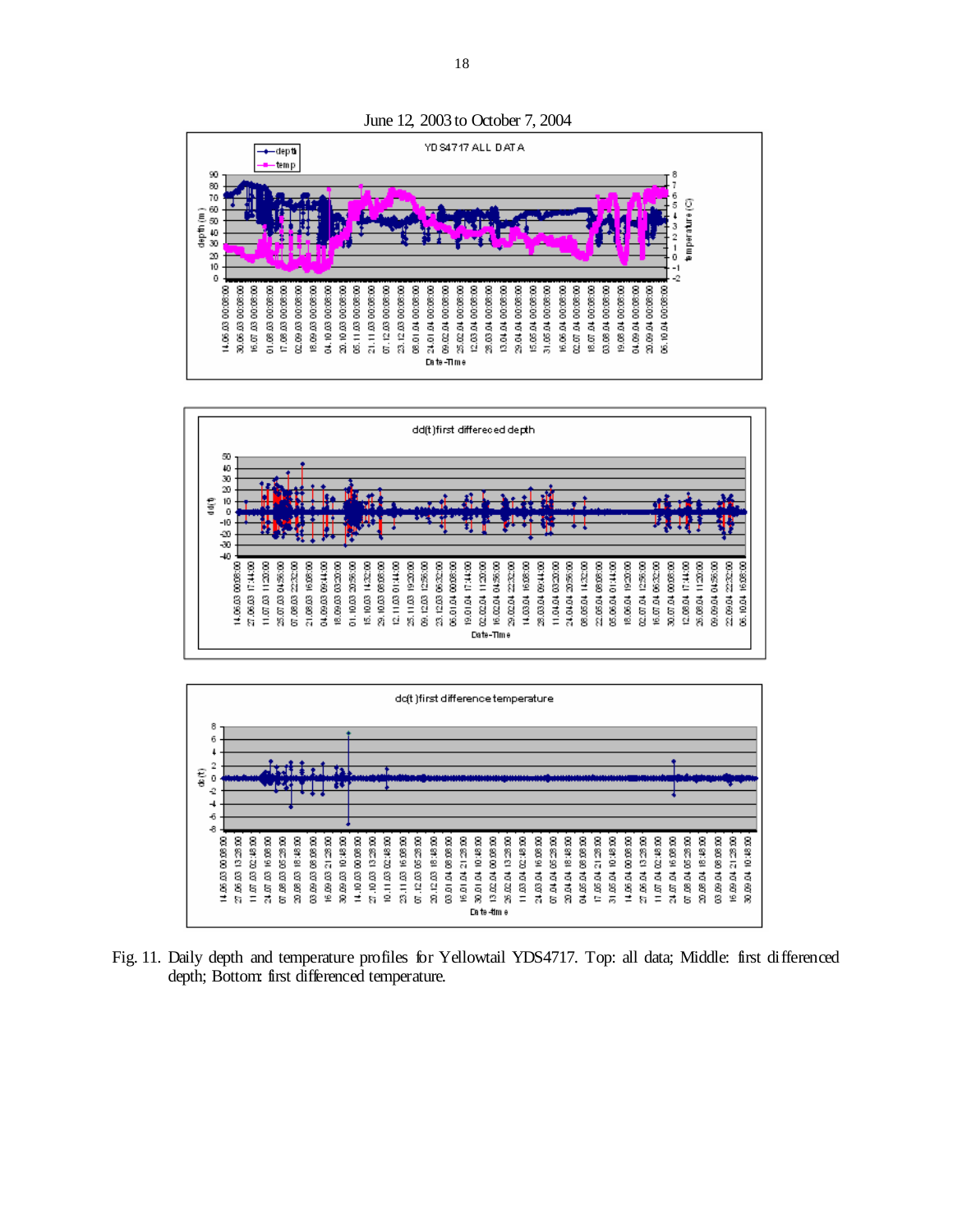

Fig. 12. Daily depth and temperature profiles for Yellowtail YDS4610. Top: all data; Bottom: On bottom activity for April 12 to June 15, 2004.

June 11, 2003 to October6, 2004.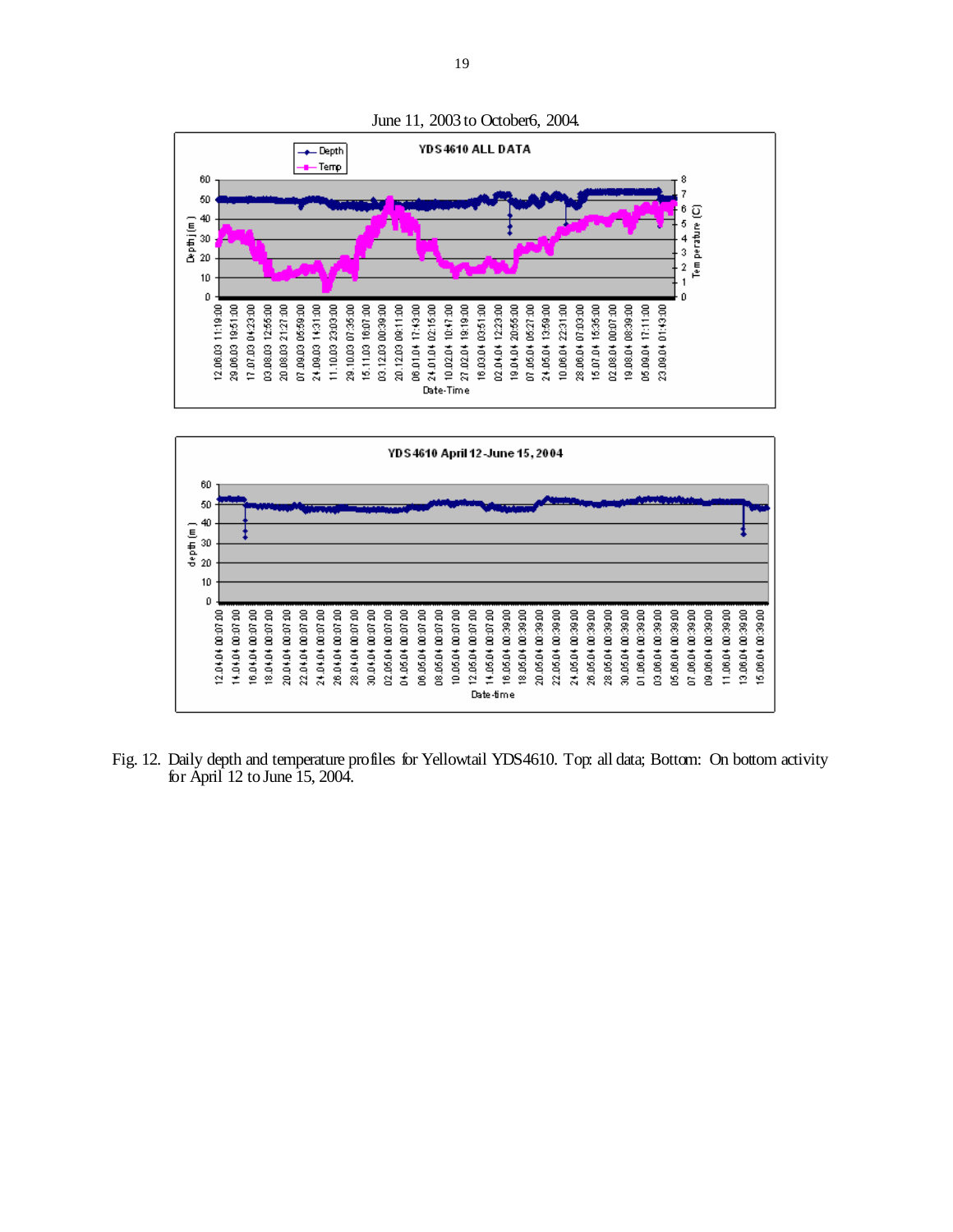

Fig. 13. Trends in the monthly mean depth and temperature (plus standard deviations) occupied by yellowtail flounder.



Fig. 14 Seasonal trends in mean depth and temperature.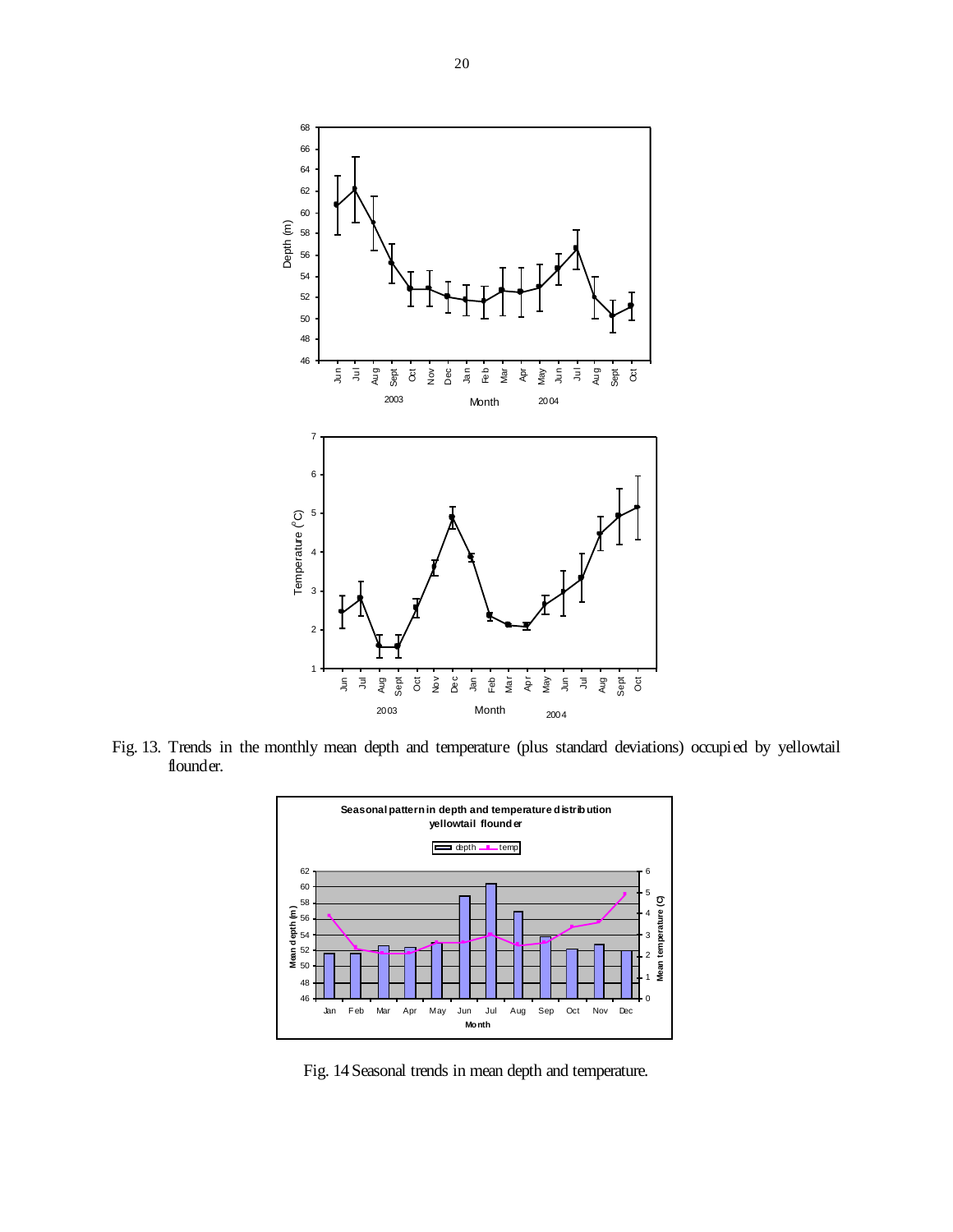

Fig. 15. Monthly trends in the ranges of depth and temperature occupied by yellowtail flounder, June 2003 to November 2004.



Fig. 16. Seasonal trends in depth and temperature ranges occupied by yellowtail flounder.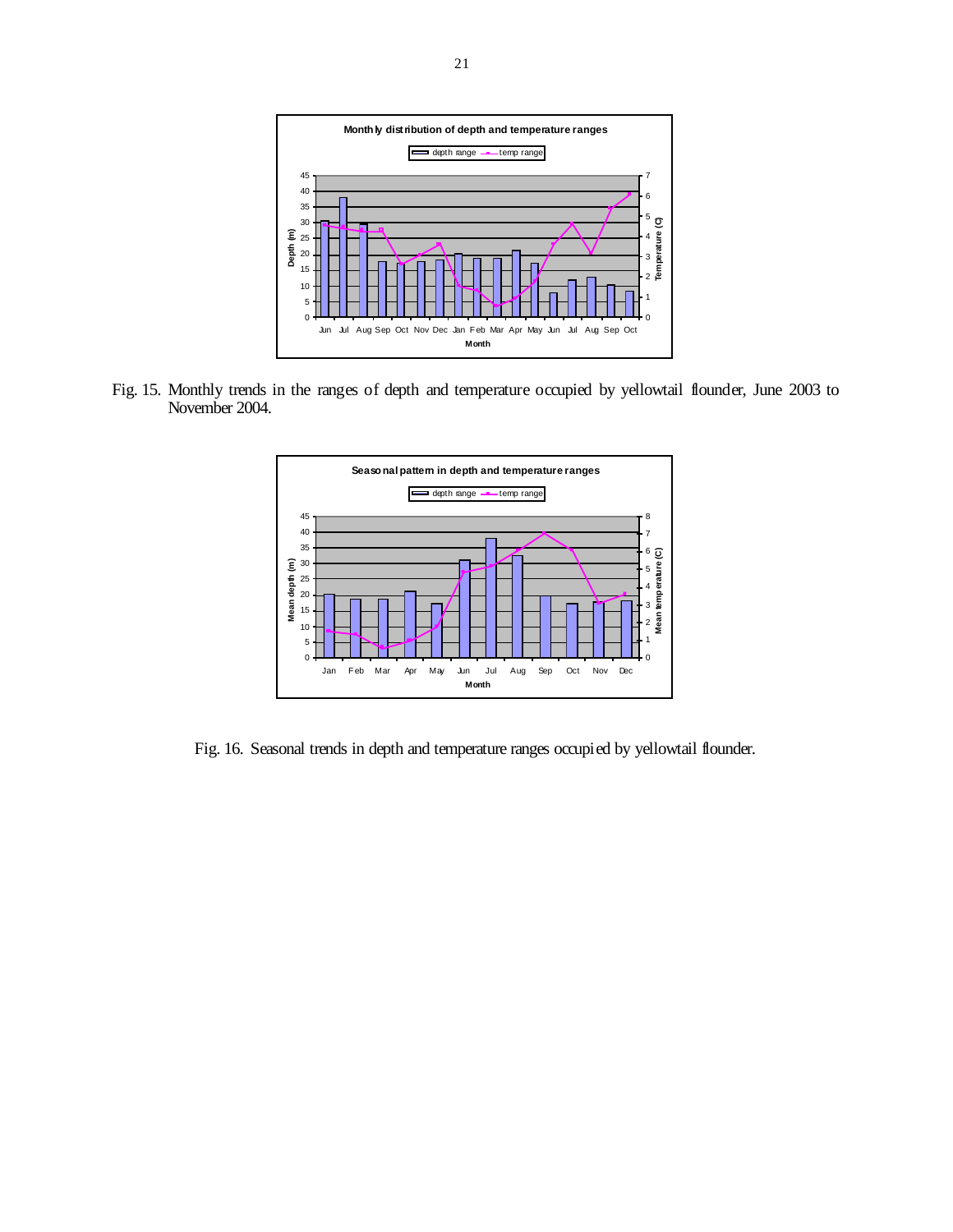

Fig. 17. Mean depth and temperatures occupied y activity period.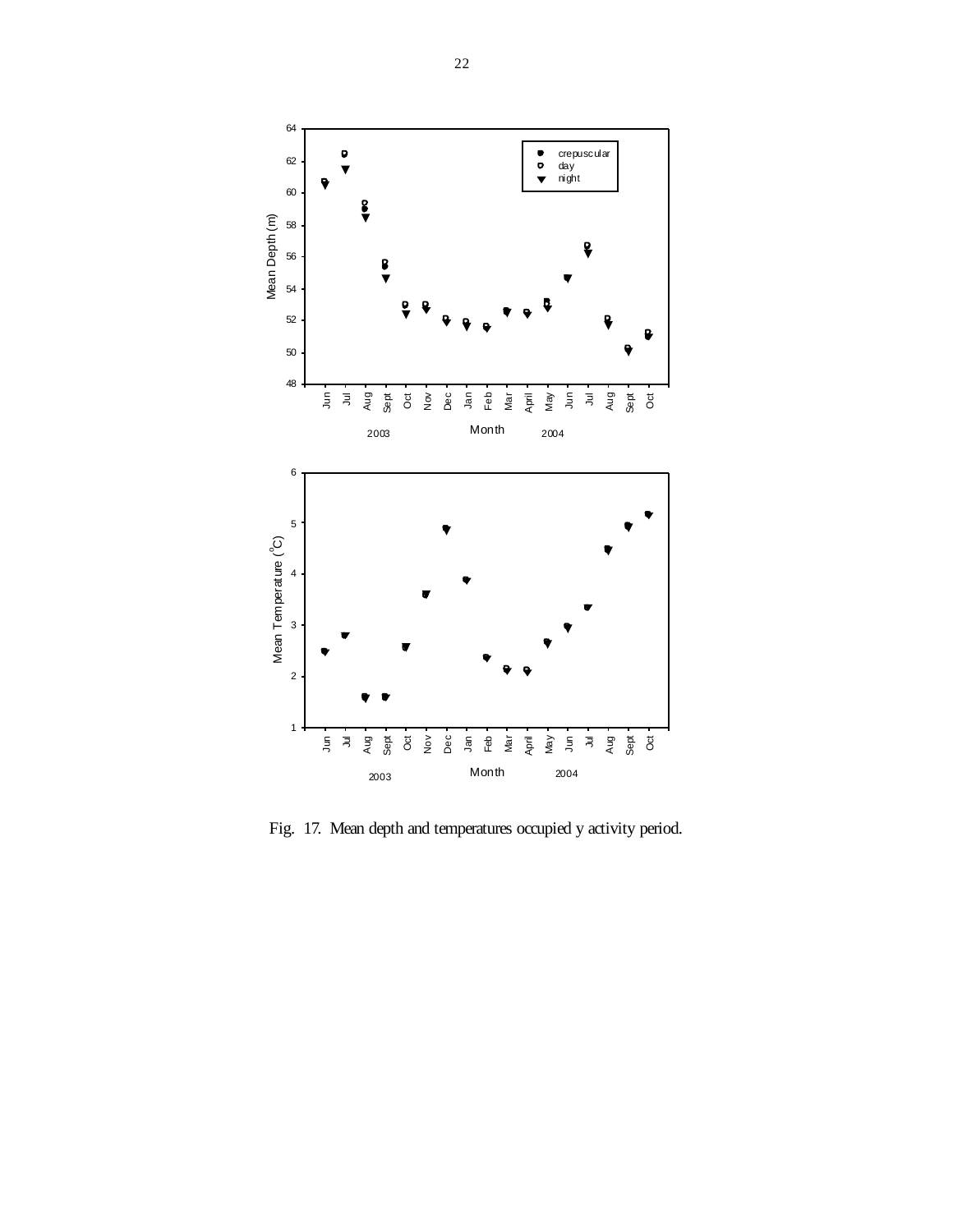

Fig. 18. Mean range in depths occupied by yellowtail flounder by activity period.



Fig. 19. Mean range in depth (m) occupied by yellowtail flounder when they are off bottom.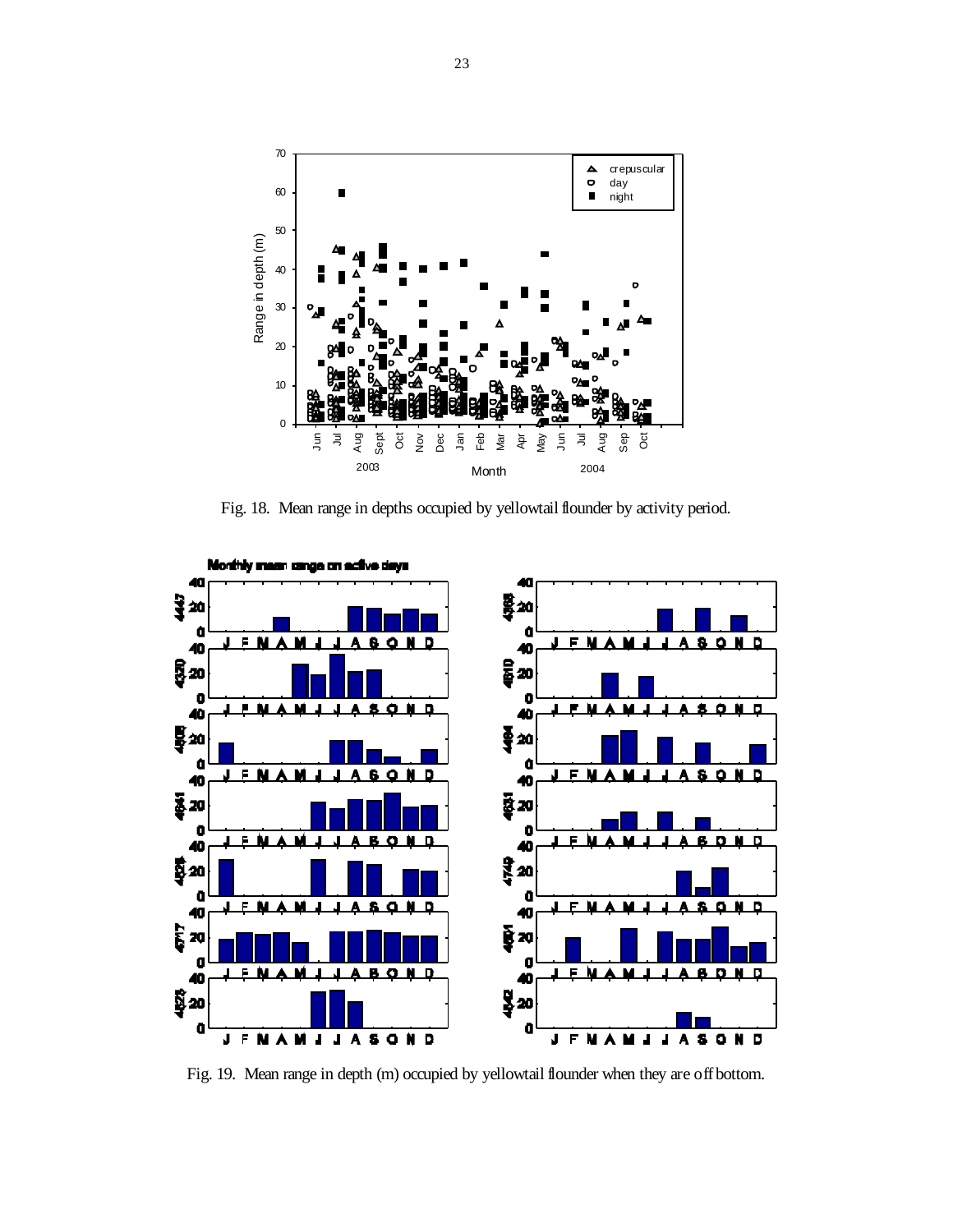

Fig. 20. Seasonal trends in mean range in depths occupied by yellowtail when off bottom.



Fig. 21. Seasonal trends in the off bottom activity levels.



Fig. 22. Seasonal trends in the total amount of time (hrs) yellowtail are off bottom.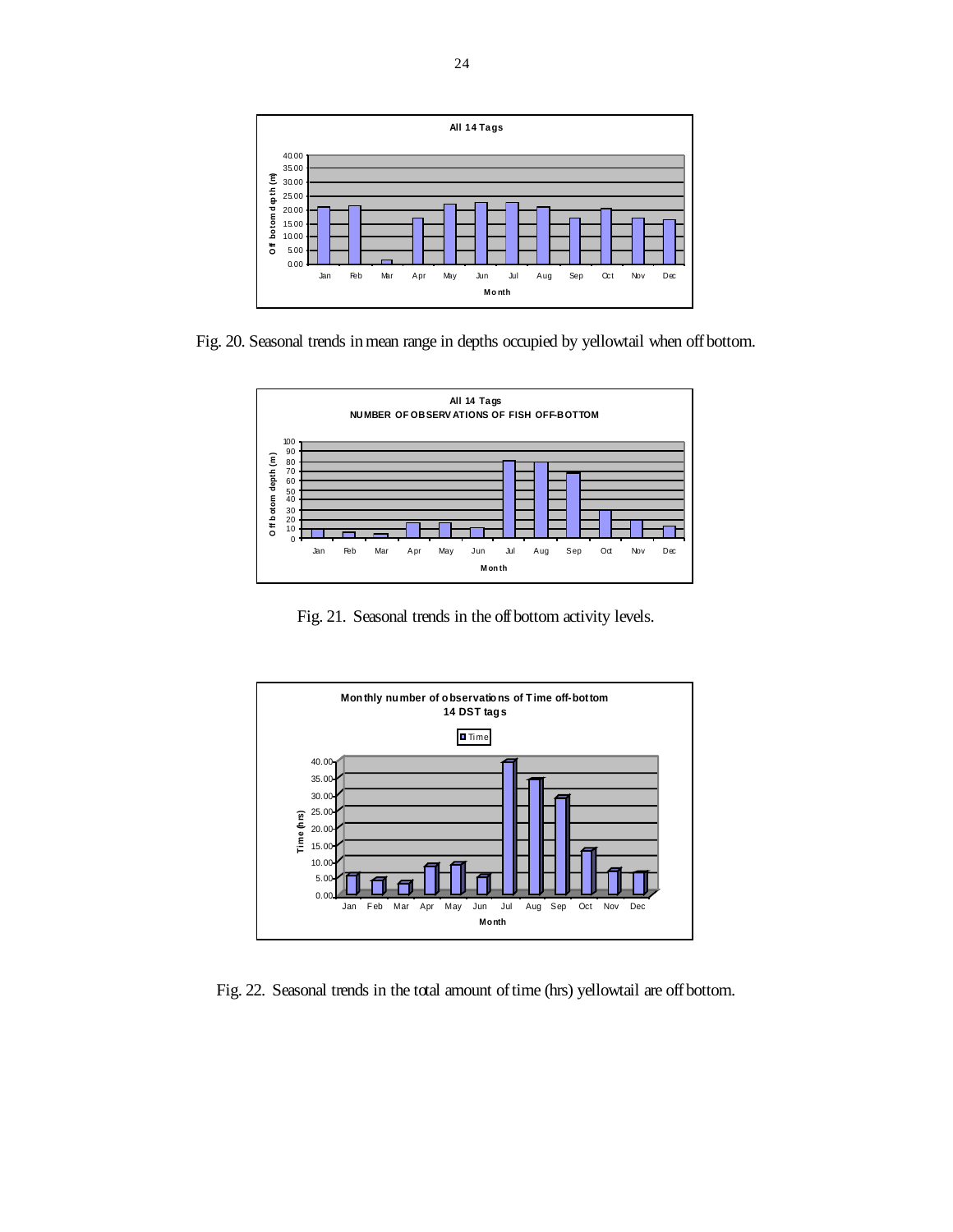

Fig. 23. Activity levels in yellowtail DST4717 in relation to depth, swimming speed and off bottom movements.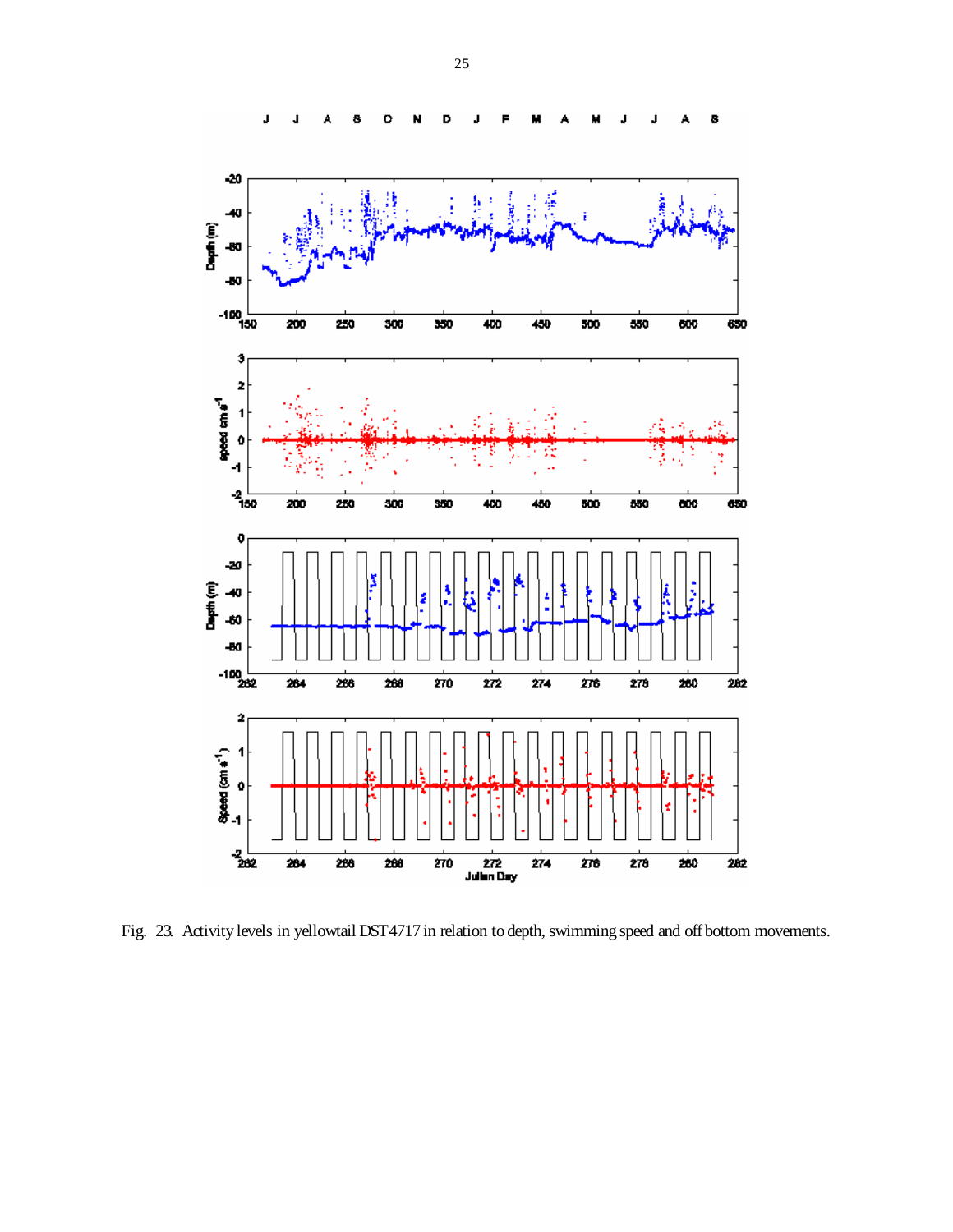

Fig. 24. Tidal rise (upper) and fish's vertical migration (lower) from 23 to 28 July, 2004.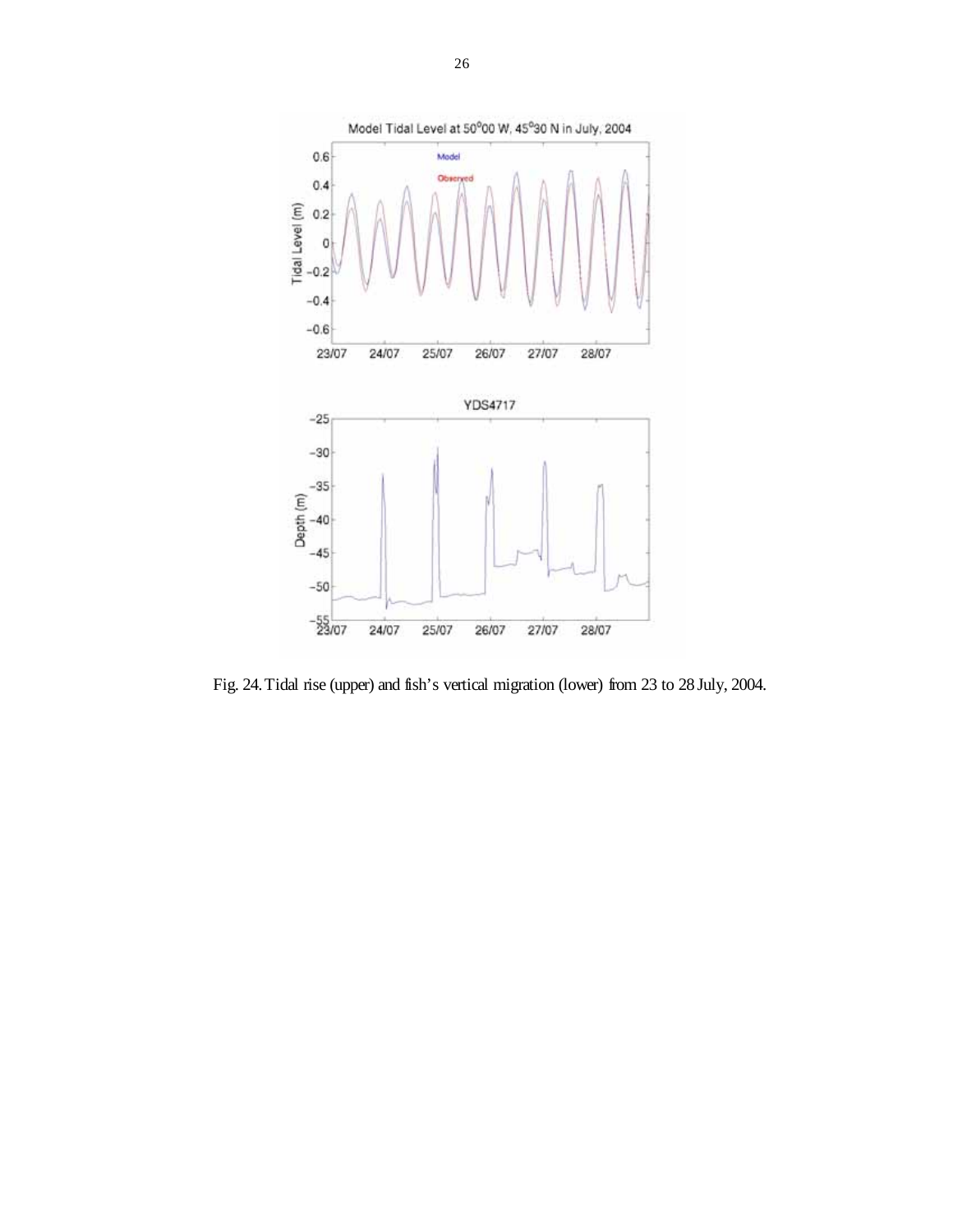

Fig. 25. Fish's vertical migration (upper), water temperature (middle) and tidal currents (lower) from July to September, 2003.

.